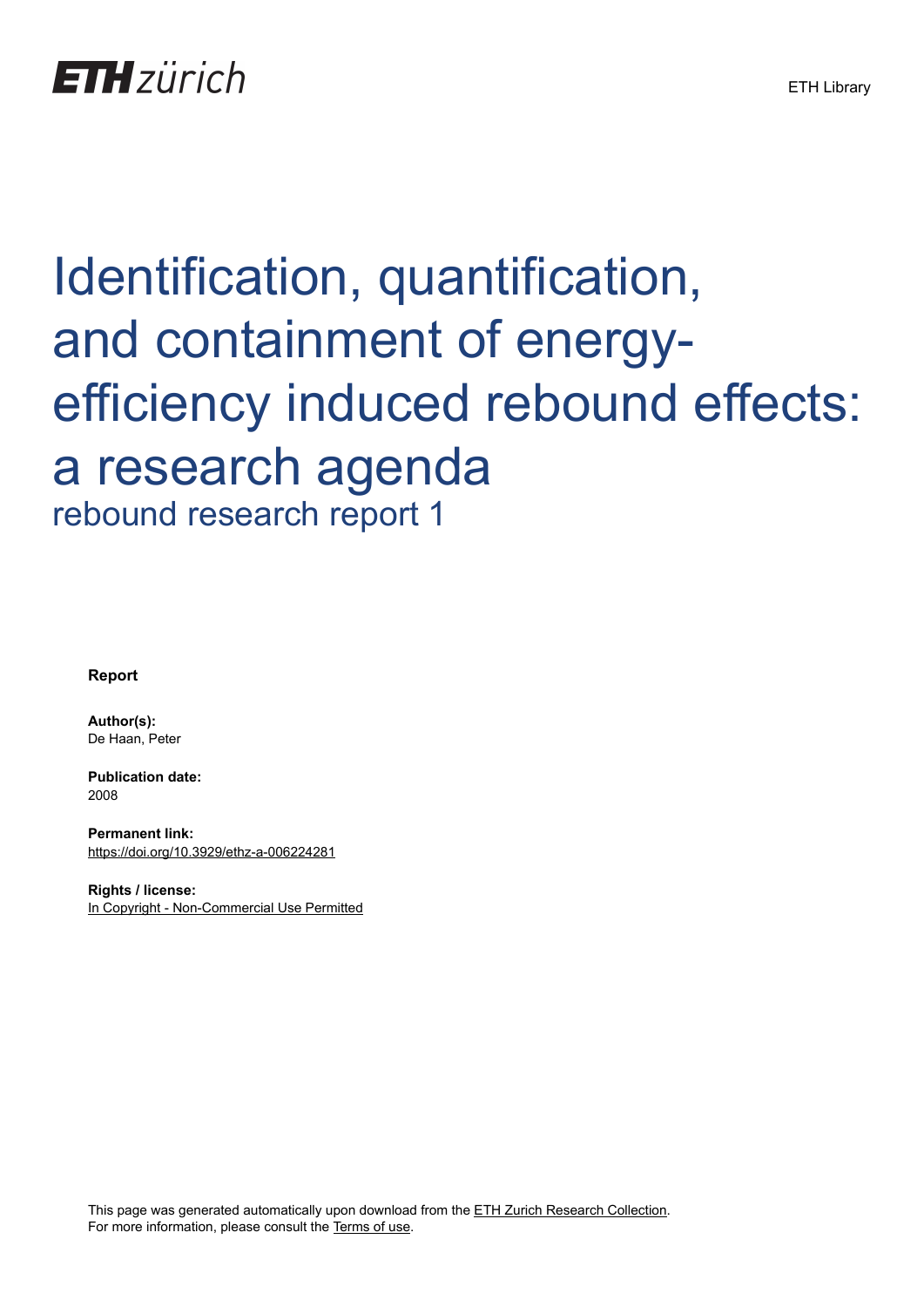



## **Identification, quantification, and containment of energy-efficiency induced rebound effects: A research agenda**

**Rebound Research Report 1** 

**Zurich, 30 Oct 2008 PdH** 

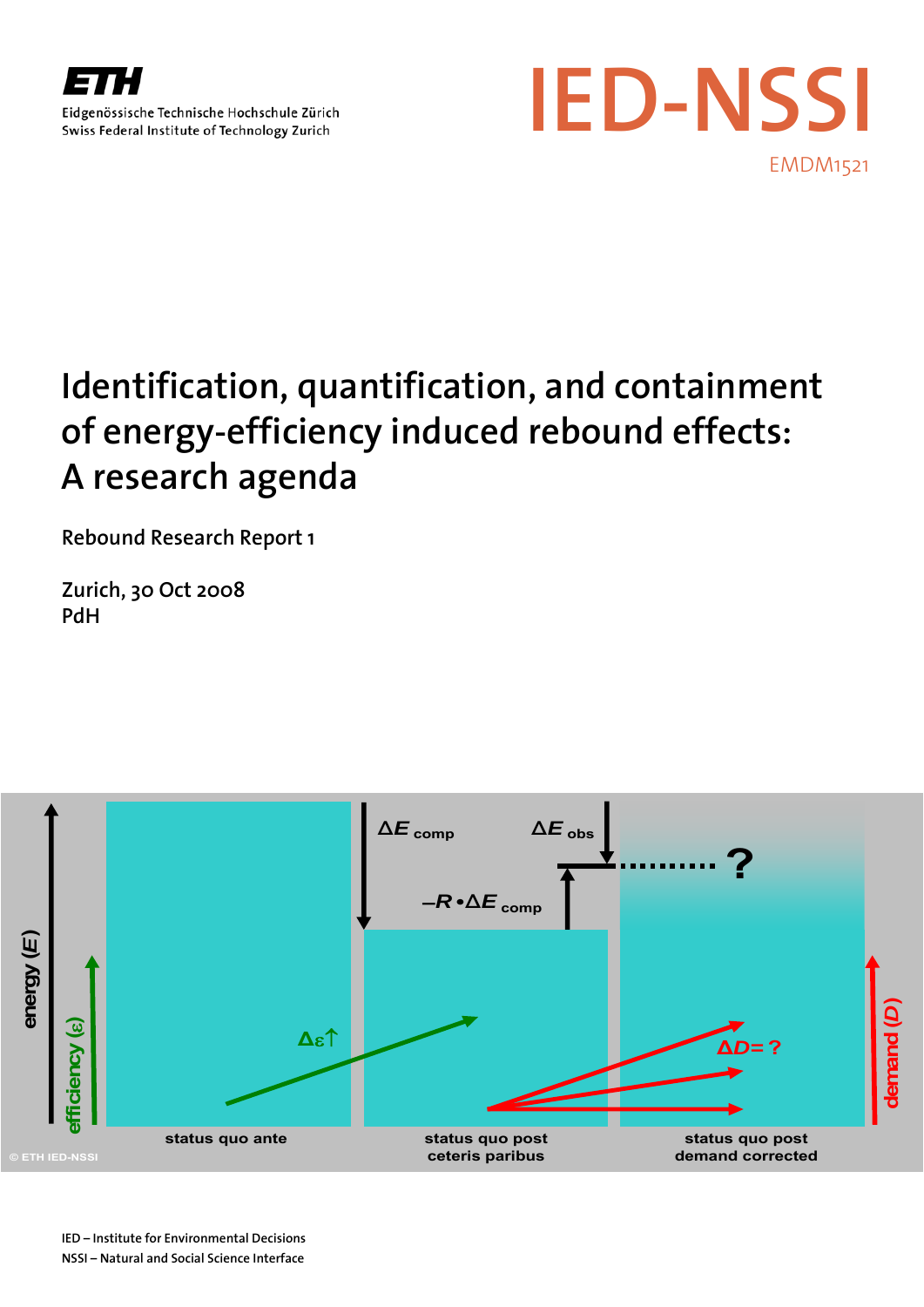Preferred citation style:

de Haan, P., 2008. Identification, quantification, and containment of energy-efficiency induced rebound effects: A research agenda. Rebound Research Report Nr. 1. ETH Zurich, IED-NSSI, report EMDM1521, 26 pages. Download: www.nssi.ethz.ch/res/emdm/

© 2008 ETH Zurich, IED-NSSI, Switzerland. All rights reserved.

For further information please contact:

ETH Zurich, Dept. of Environmental Sciences Institute for Environmental Decisions (IED) Natural and Social Science Interface (NSSI) Universitaetstrasse 22, CHN J73.2 8092 Zurich Switzerland Tel. +41-44-632 58 92 (secretariat) Fax. +41-44-632 29 10 www.nssi.ethz.ch/res/emdm/

Author contact: Peter de Haan dehaan@env.ethz.ch www.nssi.ethz.ch/people/staff/pdehaan +41-44-632 49 78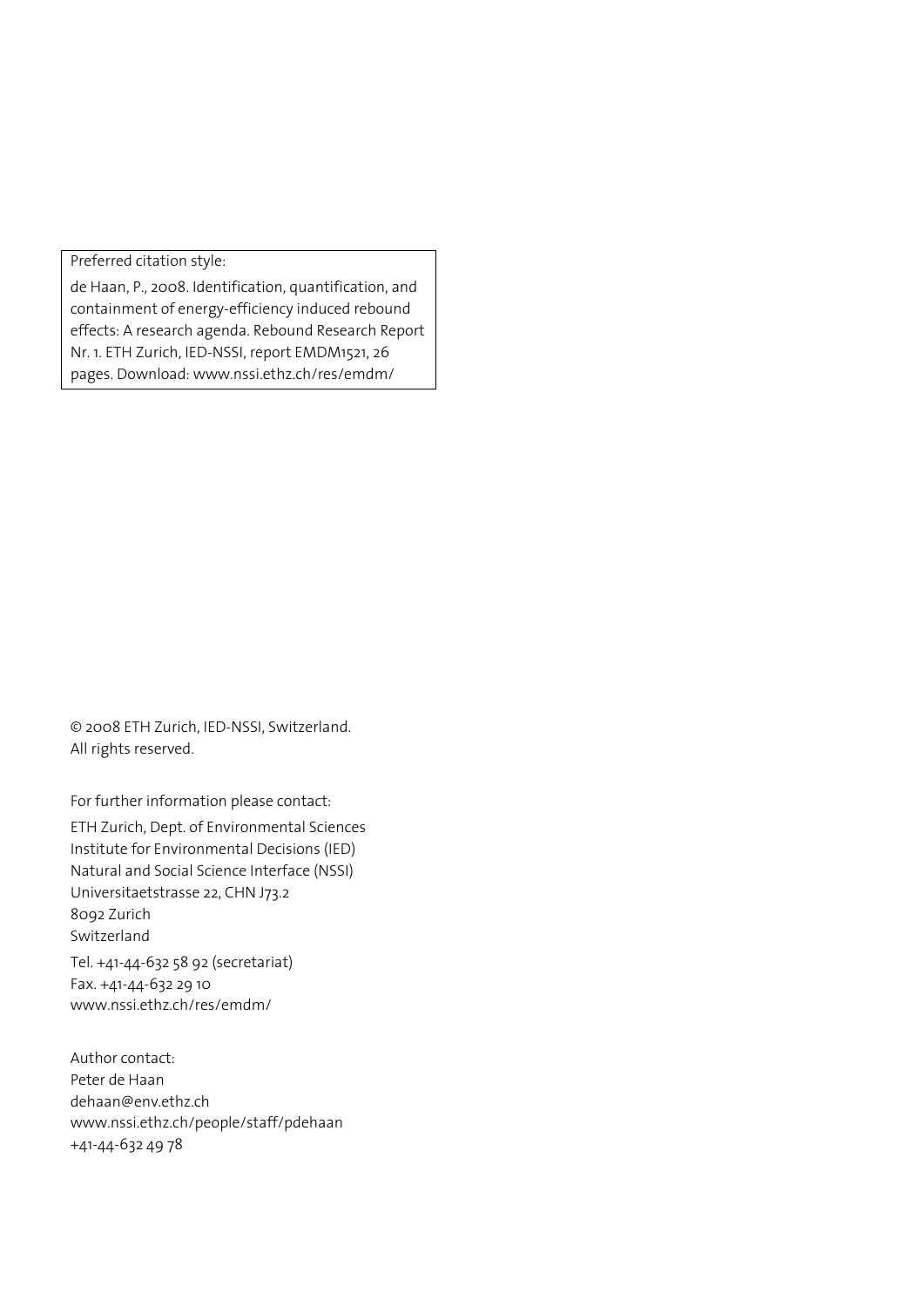## Table of contents

| $\mathbf{1}$   |     |  |  |  |  |
|----------------|-----|--|--|--|--|
|                | 1.1 |  |  |  |  |
|                | 1.2 |  |  |  |  |
|                | 1.3 |  |  |  |  |
|                | 1.4 |  |  |  |  |
|                | 1.5 |  |  |  |  |
|                | 1.6 |  |  |  |  |
| 2              |     |  |  |  |  |
|                | 2.1 |  |  |  |  |
|                | 2.2 |  |  |  |  |
| $\overline{3}$ |     |  |  |  |  |
|                | 3.1 |  |  |  |  |
|                | 3.2 |  |  |  |  |
|                | 3.3 |  |  |  |  |
|                | 3.4 |  |  |  |  |
| $\overline{4}$ |     |  |  |  |  |
|                | 4.1 |  |  |  |  |
|                | 4.2 |  |  |  |  |
| $5^{\circ}$    |     |  |  |  |  |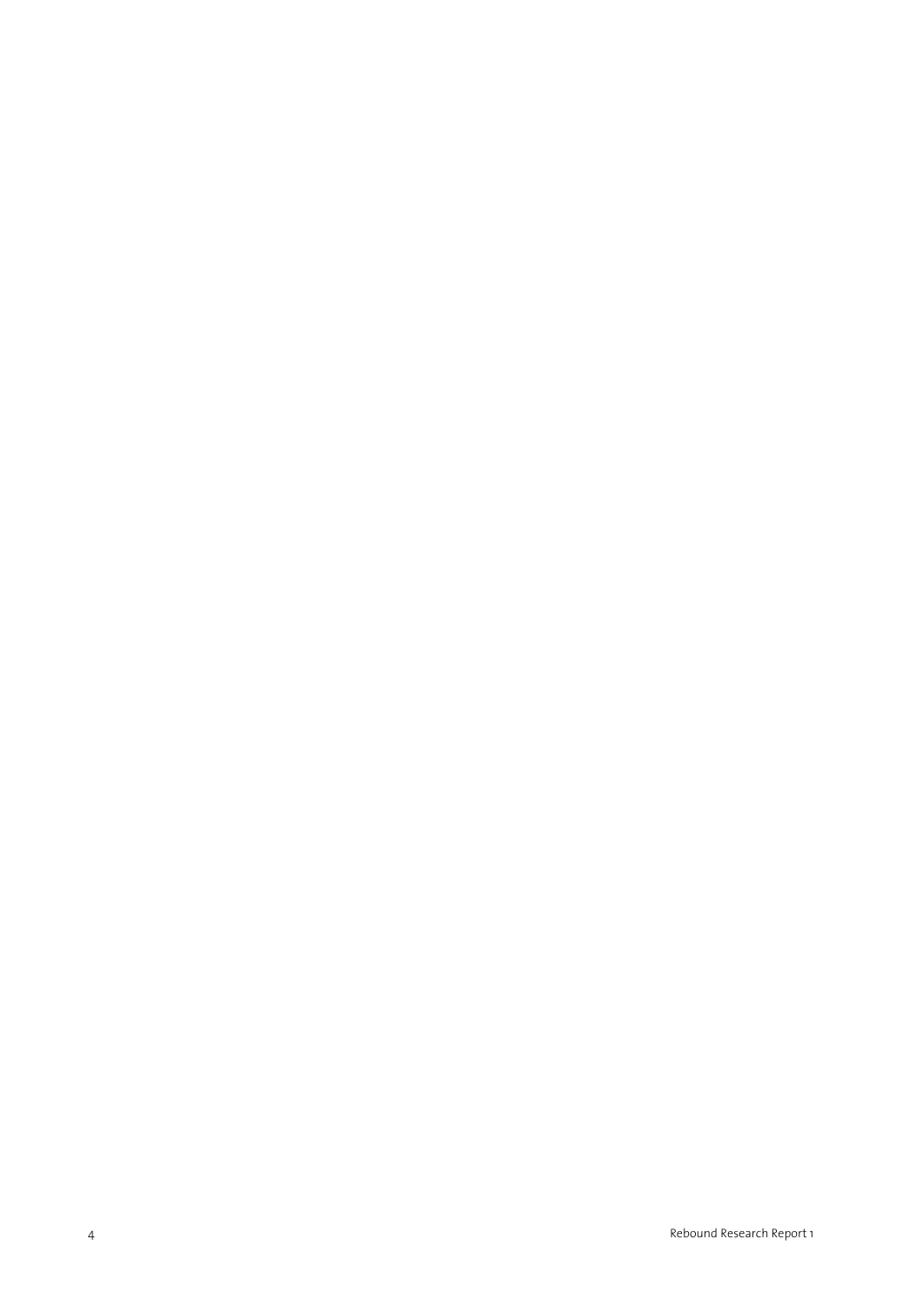## **Abstract**

The introduction of more efficient products or services is often accompanied by rebound effects, which counteract the positive effect of increased efficiency. For example, newly built highways as well as improved train services lead to higher transportation demand. The definition, identification and quantification of rebound effects (also called take-back effect or backfire) are areas of ongoing research. If a product or service becomes more efficient (regarding energy use or the use of some other resource, like time or space), this increased efficiency itself might give rise to increased demand. Generally, induced rebound effects appear in three different manifestations: Increased demand for the same service as it has become cheaper (direct rebound effect), increased demand for other services as money (i.e., purchasing power) has become available (indirect rebound effect; also called secondary rebound effect or income effect), and structural effects on larger parts of the economy due to changed demand, production and distribution patterns (macro-scale rebound effect; also called economy-wide rebound effect). In parallel to these manifestations, which account for the type of good the additional demand is for, also we differentiate three different causal mechanisms for the different ways how rebound effects might become induced (economic, socio-psychological, and regulatory rebound effects). The occurrence of rebound effects can drastically reduce the environmental efficiency of new technologies. This report lines out the current state of science and existing scientific niches, and proceeds by formulating research questions to be addressed by future rebound research at IED-NSSI. These research questions concentrate on three areas. First, understanding, quantifying and containing rebound effects associated with governmental policies. Second, tools for and recommendations regarding the integration of rebound effects into LCA. At present in most LCA studies the ceteris paribus assumption is adopted, which might to overly optimistic results, as new products are likely to change demand. In principle at least direct rebound effects should be introduced into LCA studies. Third, investigation of rebound effects associated with the purchase of hybrid vehicles, in particular mileage rebound.

#### **Keywords**

Rebound effects, take-back effect, income rebound, energy-efficiency, households, consumer behavior, energy policy, LCA, hybrid vehicles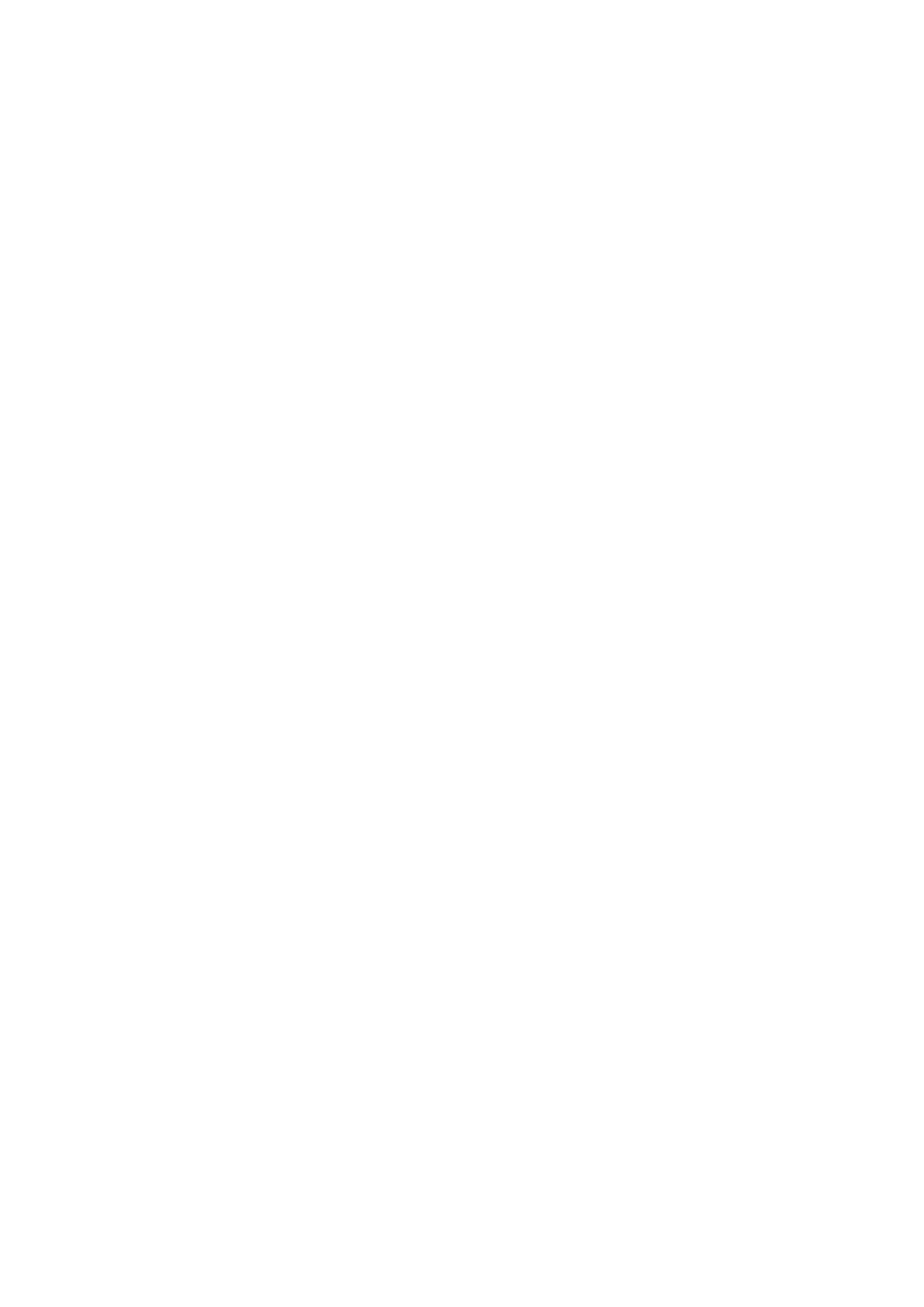## **1 Introduction**

### **1.1 Introduction**

Whether new products and technologies will successfully penetrate the market, is in principle ruled by the market economy. Governmental interventions are not necessary in principle. However, in cases where the product or technology in question is associated with relevant external costs, and where a new product or technology has the potential to lower these externalities, the question arises whether a governmental subsidy or other market intervention can be justified, i.e. whether it would be both effective and efficient. In fact, for many innovations in the field of environmental protection, greenhouse gas emissions and non-renewable resources, the presence of important externalities regularly invokes calls for governmental promotion.

In many cases, life-cycle inventory (LCI) and life-cycle assessment (LCA) methodologies are applied in order to compare two alternative technologies, with the final goal to answer the question whether a governmental market intervention in favor of one of those technologies would be beneficial. Both LCI and LCA analyses call for the definition of a so-called "functional unit", which often is chosen in the form of the product or service at stake, i.e. "energy per heated square meter" or "energy pro vehicle kilometer". With the choice of such a functional unit, an implicit "ceteris paribus" assumption comes along, i.e. it is assumed that demand for the technology or service in question will remain unaffected by the change in energy-efficiency.

This assumption seems not to hold true in all cases. For example, for the retrofitting of space heating in Austrian multifamily dwellings, a rebound effect 0f 30% has been reported. This means that only 70% of the ex-ante estimation of energy savings actually was observable ex-post (Figure 1). Apparantly, the higher energy-efficiency of the service "space heating" induces a higher demand; possible explanations are higher nocturnal and daytime temperatures, nonactivation of temperature reduction during vacational leaves, and changes in the socio-demographic structure of inhabitants due to increased monthly rent fees after retrofitting.

| <b>Building</b><br>number | Initial<br>energy<br>consumption<br>(kWh/m <sup>2</sup> yr) | Calculated<br>energy<br>consumption<br>after retrofit<br>(kWh/m <sup>2</sup> yr) | Actual<br>energy<br>consumption<br>after retrofit<br>(kWh/m <sup>2</sup> yr) | Calculated<br>savings<br>$(\%)$ | Actual<br>savings<br>$(\%)$ | Rebound<br>Share<br>$(\%)$ |
|---------------------------|-------------------------------------------------------------|----------------------------------------------------------------------------------|------------------------------------------------------------------------------|---------------------------------|-----------------------------|----------------------------|
|                           | 203                                                         | 144                                                                              | 168                                                                          | 29                              | 17                          | 41                         |
|                           | 218                                                         | 161                                                                              | 176                                                                          | 26                              | 19                          | 27                         |
| 3                         | 185                                                         | 132                                                                              | 147                                                                          | 29                              | 20                          | 29                         |
| 4                         | 218                                                         | 167                                                                              | 198                                                                          | 24                              | 9                           | 61                         |
| 5                         | 193                                                         | 127                                                                              | 150                                                                          | 34                              | 23                          | 34                         |
| 6                         | 169                                                         | 108                                                                              | 122                                                                          | 36                              | 28                          | 22                         |
|                           | 168                                                         | 116                                                                              | 115                                                                          | 31                              | 31                          | $\bf{0}$                   |
| 8                         | 148                                                         | 91                                                                               | 97                                                                           | 39                              | 35                          | 11                         |
| 9                         | 239                                                         | 140                                                                              | 172                                                                          | 41                              | 28                          | 32                         |
| 10                        | 179                                                         | 134                                                                              | 144                                                                          | 25                              | 20                          | 23                         |
| 11                        | 159                                                         | 117                                                                              | 141                                                                          | 26                              | 11                          | 57                         |
| Average                   | 189                                                         | 129                                                                              | 148                                                                          | 32                              | 22                          | 30                         |

**Figure 1.** Results of an empirical investigation of the energy conservation effect of building and heating system retrofit (multi-family dwellings only) (reproduced from Haas and Biermayr 2000).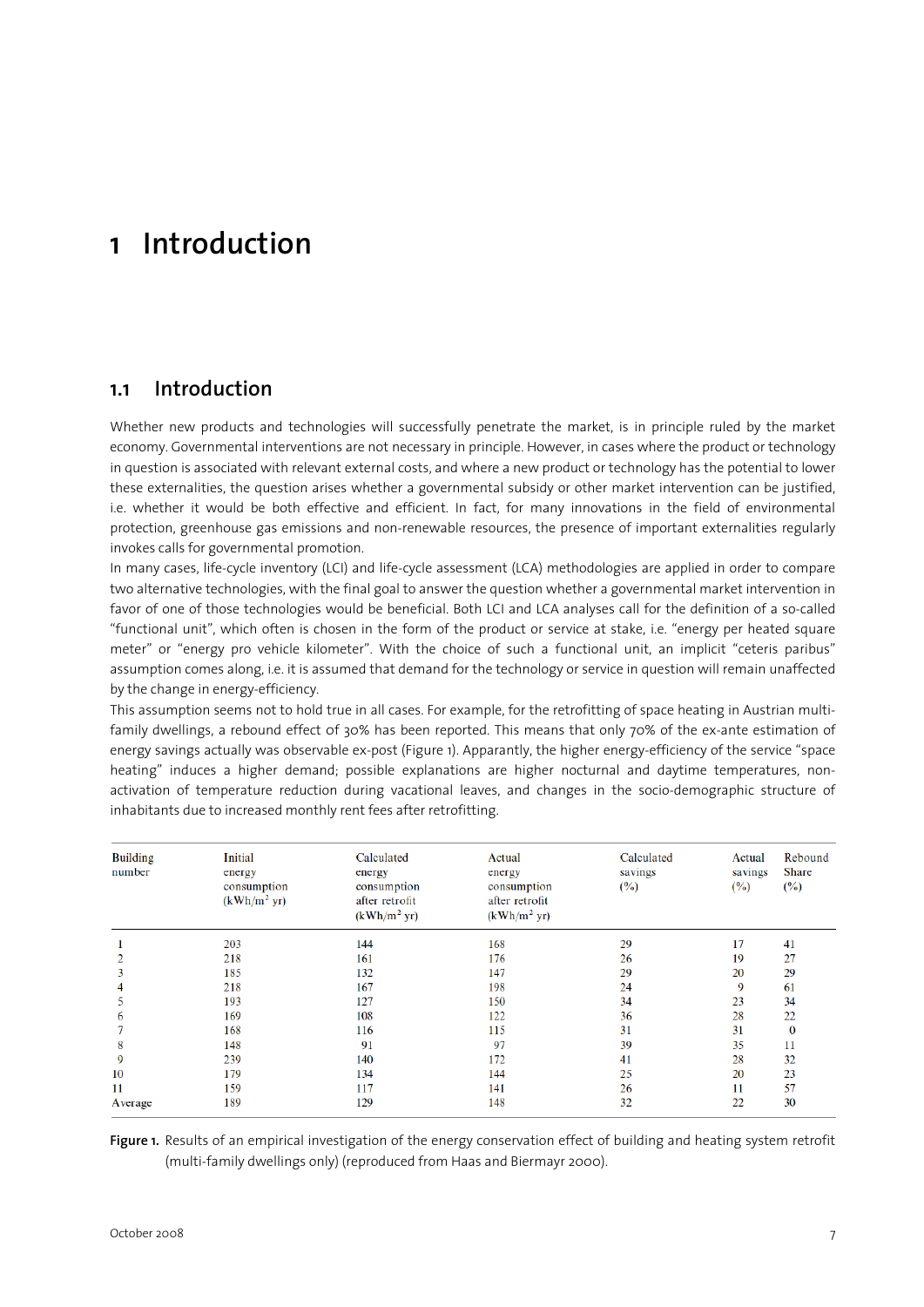In the case of energy-efficient cars, one might also hypothesize that higher fuel economy might induce higher demand for vehicle kilometers. In contrast to the well-known elasticities which describe demand changes due to changes in price level, rebound research deals with demand changes (actually, energy demand changes) due to changes in energyefficiency (or, in the case of rebound in time, time efficiency).

## **1.2 Definition**

The introduction of more efficient products is often accompanied by rebound effects, which counteract the positive effect of increased efficiency. The rebound effect is a concept developed in energy economics. In the policy debate, the general notion of the rebound effect is that a technical or policy measure produces secondary effects which at least in part off-set the initial, positive effect of the primary measure, so that the measure is less effective in achieving the primary policy goal. The definition, identification and quantification of rebound effects are areas of ongoing research (Greening et al. 2000; Grepperud and Rasmussen 2000). Its precise definition varies among researchers, but the common denominator is that if a product or service becomes more efficient (regarding energy use or the use of some other resource), it will also become cheaper, which might give rise to increased demand (in Section 2.1 we will introduce our differentiation of three different causal mechanisms that might induce rebound effects): The rebound effect is the behavioral response to cost reductions of energy services as a result of energy efficiency gains. The behavioral response, for economists, includes changes in purchasing behavior as a result of changes in market prices.

The rebound effect is also called take-back effect, backfire effect, or Khazzoom-Brookes effect (after the founding publications Khazzoom [1980] and Brookes [1978]). The term was first applied narrowly to the direct increase in demand for an energy service whose supply had increased as a result of improvements in technical energy efficiency (Khazzoom 1980). It has later been differentiated and expanded to include indirect and economy-wide effects. Greening et al. (2000) and Berkhout et al. (2000) distinguish three different categories of rebound effects (after de Haan et al. 2005 and Hertwich 2003):

- > Direct rebound effects: increased demand for the same service/product. This includes the direct effect or pure price effect. This effect is comprised of the substitution effect (i.e. the increase of demand for an energy service which becomes cheaper as a result of the increase in energy efficiency, i.e. the rebound as originally defined by Khazzoom), and the income effect (i.e. the increase in available income as a result of the reduced price of the energy service, which leads to other, energy consuming purchases).
- > Indirect (secondary) rebound effects: increased demand for other services as money (i.e., purchasing power) has become available. Also, technical energy efficiency improvements reduce the cost of energy services to industry, which leads to price reductions of goods and services and hence increased demand. This has also been termed the general equilibrium effect.
- > Macro-scale rebound effects (also called economy-wide effects, transformational effects): Structural effects on larger parts of the economy due to changed demand, production and distribution patterns. This includes marketclearing price, quantity adjustments (especially in fuel markets), and changes in technology that have the potential to change consumers' preferences, alter social institutions, and rearrange the organization of production.

For example, if the energy efficiency of a car is increased by technological innovations, 100 km can be driven with less fuel and hence at a lower cost. This lower cost could have the consequence that people consume more car services (direct rebound effect), by (i) drive more often; (ii) driving longer trips; (iii) switching to larger cars, (iv) buying additional cars. The lower cost could also trigger recreational activities (indirect rebound effect), which in turn will lead to an adaptation of the over-all economic system (macro-scale effect).

Identification of occurrence, and, if present, quantification of rebound effects are generally not straightforward. Most empirical studies focus on the direct rebound effects, because the other effects are difficult to isolate. Most work has been done on the effects of the introduction of energy-saving technologies, e.g., space heating (Haas and Biermayr 2000). Greening et al. (2000) present a survey of studies in the United States which indicates that the rebound effect is somewhere between 0 (for white goods) and 50% (for space cooling), but typically less then 30% (space heating,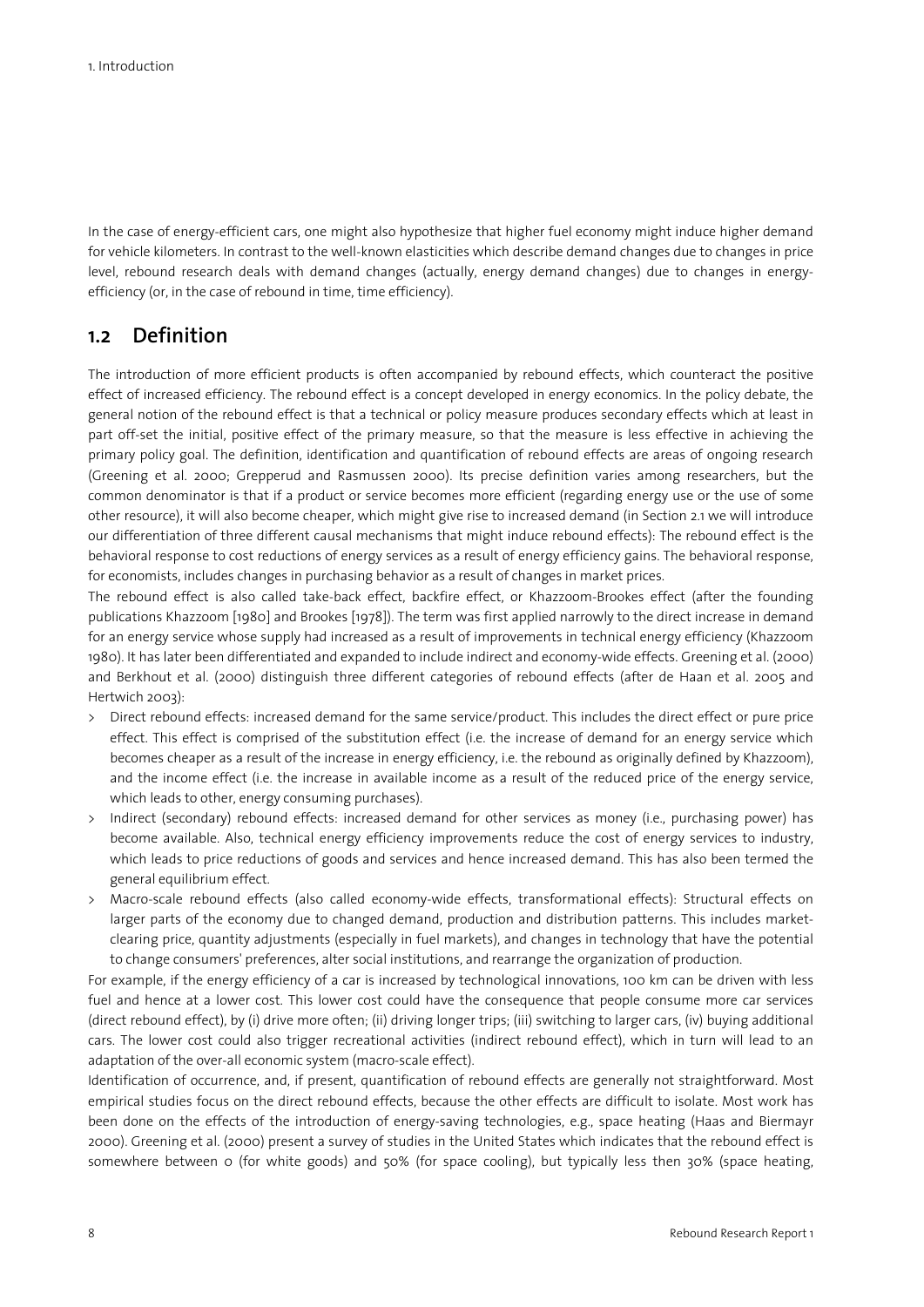lighting, automotive transport). Schipper and Grubb (2000) review studies covering 80–90% of energy use in OECD countries and find that the rebound is on the order of 5–15%. They also review the issue of economy-wide effects and find no evidence for substantial macro effects.

As Hertwich (2003) points out, indirect (secondary) effects imply that energy efficiency leads to growth, from the perspective of economic policy makers not an undesired result. Energy efficiency therefore could indeed substantially contribute to growth, and therefore increase the amount of goods and services consumed.

Rebound effects induced by costs savings were the first to be investigated and originate in economics, especially energy economics. In close analogy, also time savings (Jalas 2002; Spielmann et al. 2008) and the reduction of sociopsychological costs of ownership (as postulated in de Haan et al. 2006b) might be regarded as possible drivers for rebound effects. As example for the latter, it may well be not the financial but the socio-psychological cost-of-ownership (due to neighborhood pressure, norms of a peer group, etc.) that prevents people from buying sport-utility vehicles (SUV) (de Haan et al. 2006b).

#### **1.3 Notation**

On the macroeconomic level, the rebound effect is defined based on the elasticity of total final energy demand with respect to changes in energy-efficiency (other meanings of the term rebound occur in medical sciences and in sports [basketball]). A commonly used synonym to rebound effect is *take-back* effect. Another term, backfire effect, is sometimes used for rebound effects exceeding 100% (see below).

In neoclassical approaches, one can express the output of an economy, in terms of its gross domestic product (GDP), through a generalized production function *f*, with the classical production factors as independent variables,

$$
GDP = f(C, L, E, R) \tag{1}
$$

where *C* denotes the invested capital stock, *L* the amount of labour, and *E* the amount of final (end) energy used. Examples for the use of other non-renawable resources, denoted as *R* are land occupation, metals, rare elements, spice metals, etc. In the case of energy, the distinction between *E* (secondary energy carriers) and *R* (primary energy carriers) sometimes proves difficult, but this is of no relevance to the rebound discussion.

The amount of secondary (final) energy,  $E_i$ , needed to produce a given product or service, denoted as "energy service" *ESi* , can be computed as

$$
ES_i = E_i \cdot \tau_{E_i} \tag{2}
$$

where  $\tau_{E_i}$  ist he energy efficiency of the conversion of the secondary energy carrier to the "energy service". The elasticity of  $E_i$  with respect to changes in  $\tau_{E_i}$  then is (for the sake of simplicity, we now drop index *i*),

$$
\eta_{\tau_E}^E = \frac{\Delta E/E_0}{\Delta \tau_E / \tau_{E_0}} = \frac{d \ln E}{d \ln \tau_E} \tag{3}
$$

Here, the case  $\eta_{\tau_E}^E=0$  is called (perfect) inelasticity, and  $\eta_{\tau_E}^E=-1$  is unit elasticity. In most cases, however, −1 ≤  $\eta^E_{\tau_E}$  ≤ 0  $\,$  applies. For tight system  $\,$  boundaries (i.e. without allowing for substitution effects with other services or products that potentially also are affected by changes in  $\tau_E$  ), the cases  $\eta^E_{\tau_E}<-1$  and  $\eta^E_{\tau_E}>0$  can be regarded as impossible; but for broader system boundaries, they may in fact occur. The rebound effect now can be defined as

$$
R = 1 + \eta_{\tau_E}^E \tag{4}
$$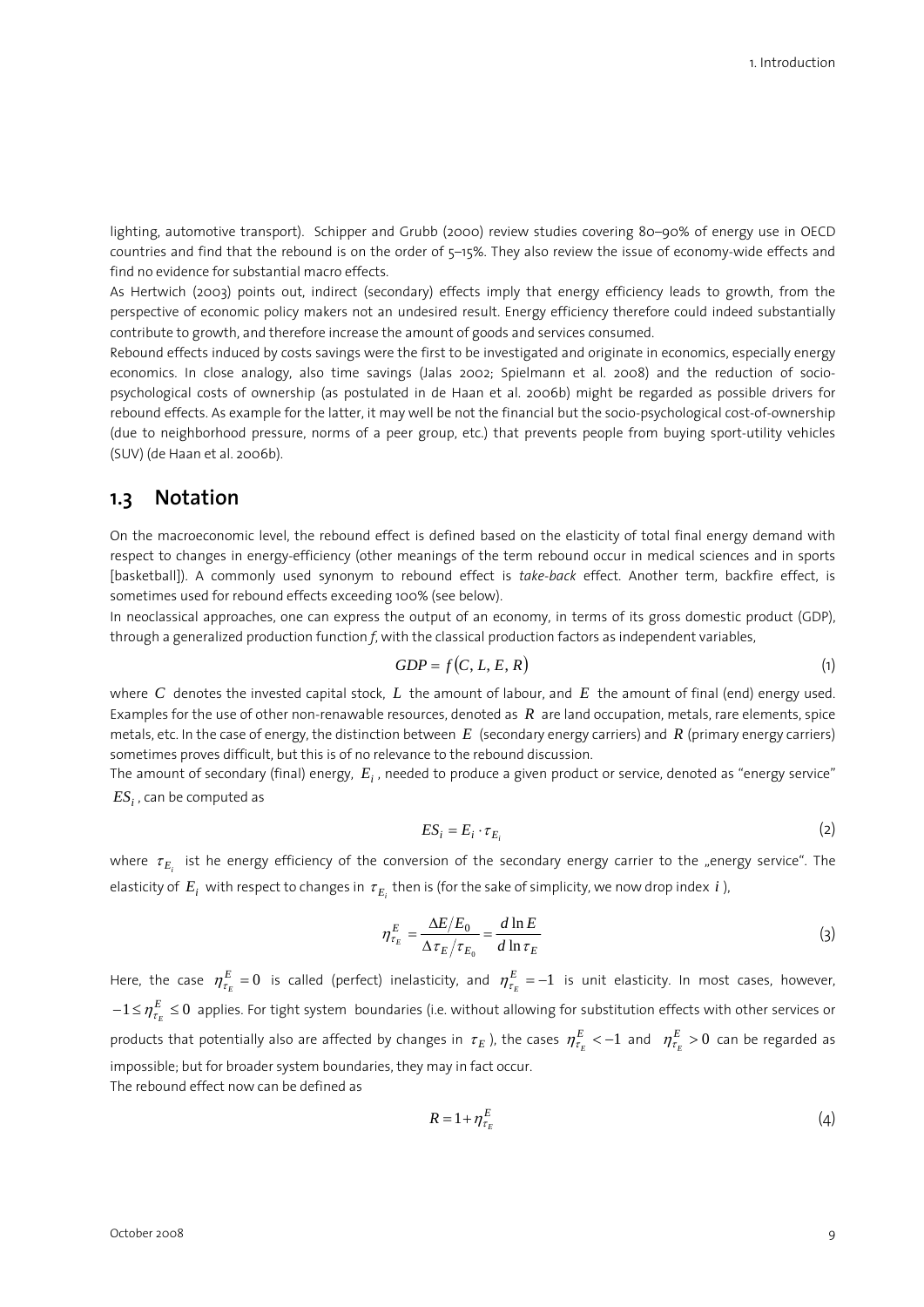|               |                                                                                                | In analogy to the above cases, the following distinctions can be made                      |  |  |  |
|---------------|------------------------------------------------------------------------------------------------|--------------------------------------------------------------------------------------------|--|--|--|
| $R=0$ :       | no rebound effect                                                                              | (observed energy savings equal ex-ante engineering estimation)                             |  |  |  |
| $0 < R < 1$ : | rebound effect present (energy savings > 0, but smaller than theoretical savings)              |                                                                                            |  |  |  |
| $R=1$ :       | rebound effect 100% (despite higher energy-efficiency, no change in final energy demand).      |                                                                                            |  |  |  |
|               |                                                                                                | Again, the two extreme cases hardly occur in real settings, but are allowed for by theory: |  |  |  |
| $R < 0$ :     | negative rebound (energy savings exceed theoretical savings)                                   |                                                                                            |  |  |  |
| $R > 1$ :     | rebound larger than 100% (despite higher efficiency, an increase in energy demand is observed) |                                                                                            |  |  |  |
|               | The case $R > 1$ i soften referred to as back-fire effect.                                     |                                                                                            |  |  |  |
|               |                                                                                                |                                                                                            |  |  |  |
|               |                                                                                                |                                                                                            |  |  |  |

### **1.4 Illustrative example**

In the following we illustrate energy-efficiency induced rebound effects with the example of dishwashers (Figure 2). Improved technology would yield significant energy savings under the assumption of unchanged demand, however the improved efficiency will give rise to substitution effects and income effects. In addition to these monetary rebound effects, also rebound effects due to reduced psychological costs could take place, if the higher energy-efficiency causes consumers to adapt their attitudes towards dishwashers. In the case of dishwashers, the significant improvements in efficiency over the last 15 years probably have lead to an increase, rather than a decrease, of total energy demand for dishwashing machines, as these machines in the meanwhile have become an integrating part of almost any household kitchen.



Figure 2. Illustrative example of energy-efficiency induced rebound effects. The introduction of a new technology or service with improved energy-efficiency,  $\Delta \varepsilon > 0$ , will result in a new system state where total energy demand fort he technology or service in question is reduced by Δ*Ecomp* , assuming constant demand. (status quo post, with so-called ceteris paribus assumption). Depending on substitution effects (e.g. replacement of manual dishwashing) and income effects (lower energy costs generate additional purchasing power for e.g. inviting friends for dinner and, consequently, more dishwasher demand), an energy-efficiency induced demand change,  $\Delta D > 0$ , might take place. As a result, only an energy saving  $\Delta E_{obs} < \Delta E_{comp}$  will be observable. The rebound effect in this case is  $R = (\Delta E_{comp} - \Delta E_{obs}) / \Delta E_{comp}$ .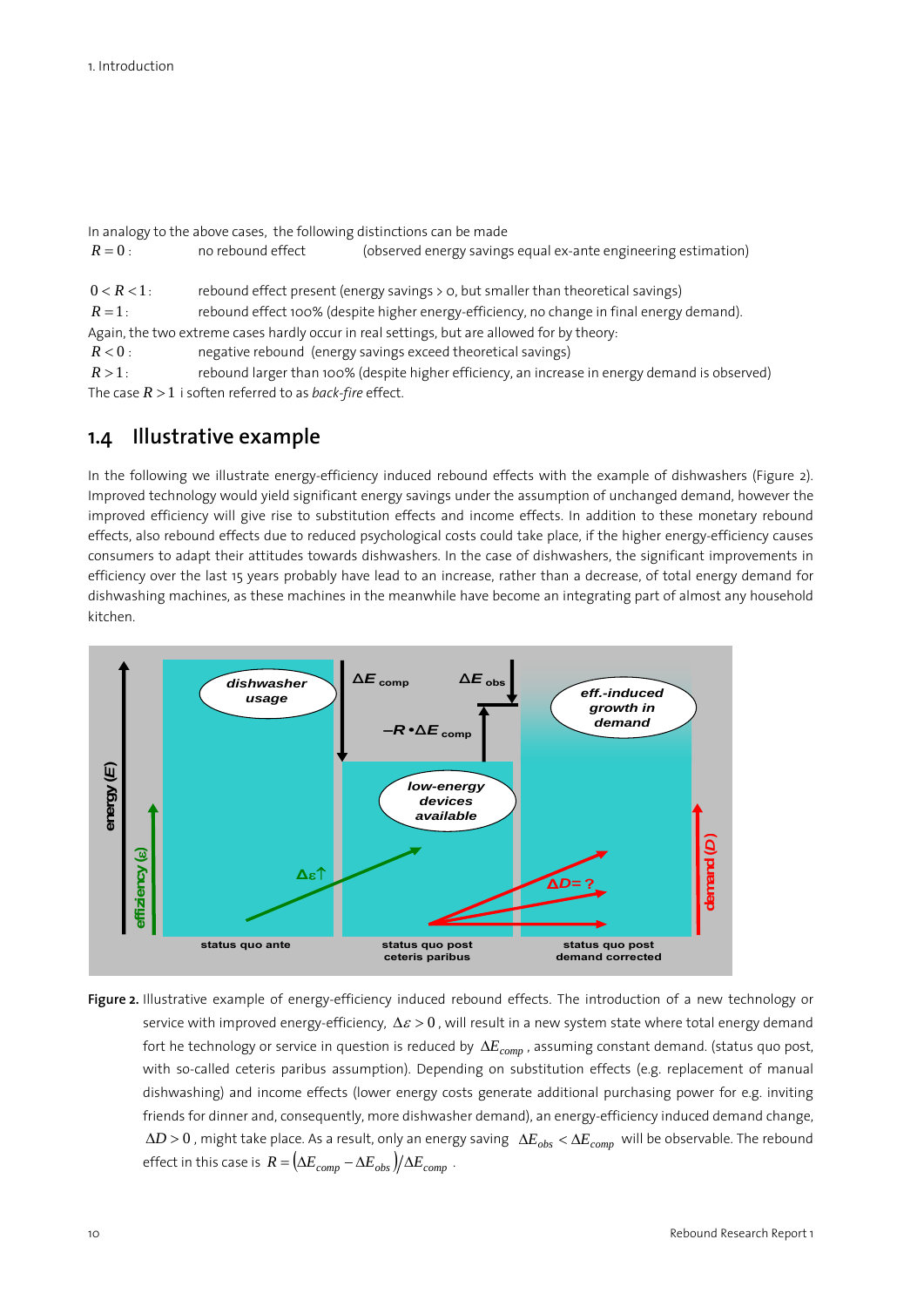## **1.5 Recommendations from UK ERC**

Below we reproduce the overall conclusions of the Sorrel (2007) report, which we regard as the state of science and as general guideline for our future research.

#### 1. The potential contribution of energy efficiency policies needs to be reappraised.

- Energy efficiency may be encouraged through policies that raise energy prices, such as carbon taxes, or through non-price policies such as building regulations. Both should continue to play an important role in energy and climate policy. However, many official and independent appraisals of such policies have undoubtedly overstated the contribution of non-price policies to reducing energy consumption and carbon emissions.
- It would be wrong to assume that, in the absence of evidence, rebound effects are so small that they can be disregarded. Under some circumstances (e.g. energy efficient technologies that significantly improve the productivity of energy intensive industries) economy-wide rebound effects may exceed 50% and could potentially increase energy consumption in the long-term. In other circumstances (e.g. energy efficiency

#### 2. Rebound effects should be taken into account when developing and targeting energy efficiency policy

- Rebound effects vary widely between different technologies, sectors and income groups. While these differences cannot be quantified with much confidence, there should be scope for including estimated effects within policy appraisals and using these estimates to target policies more effectively. Where rebound effects are expected to be large, there may be a greater need for policies that increase energy prices.
- 'Win-win' opportunities that reduce capital and labour costs as well as energy costs may be associated with large rebound effects. Hence, the implications of encouraging these opportunities need to be clearly understood and quantified. It may make more sense to focus policy on 'dedicated' energy efficient technologies, leaving the realisation of wider benefits to the market
- 3. Rebound effects may be mitigated through carbon/energy pricing whether implemented through taxation or an emissions trading scheme
- Carbon/energy pricing can reduce direct and indirect rebound effects by ensuring that the cost of energy services remains relatively constant while energy efficiency improves. Carbon/energy pricing needs to increase over time at a rate sufficient to accommodate both income growth and rebound effects, simply to prevent carbon emissions from increasing. It needs to increase more rapidly if emissions are to be reduced.
- Carbon/energy pricing may be insufficient on its own, since it will not overcome the numerous barriers to the innovation and diffusion of low carbon technologies and could have adverse impacts on income distribution and competitiveness. Similarly, policies to address market barriers may be insufficient, since rebound effects could offset much of the energy savings. A policy mix is required.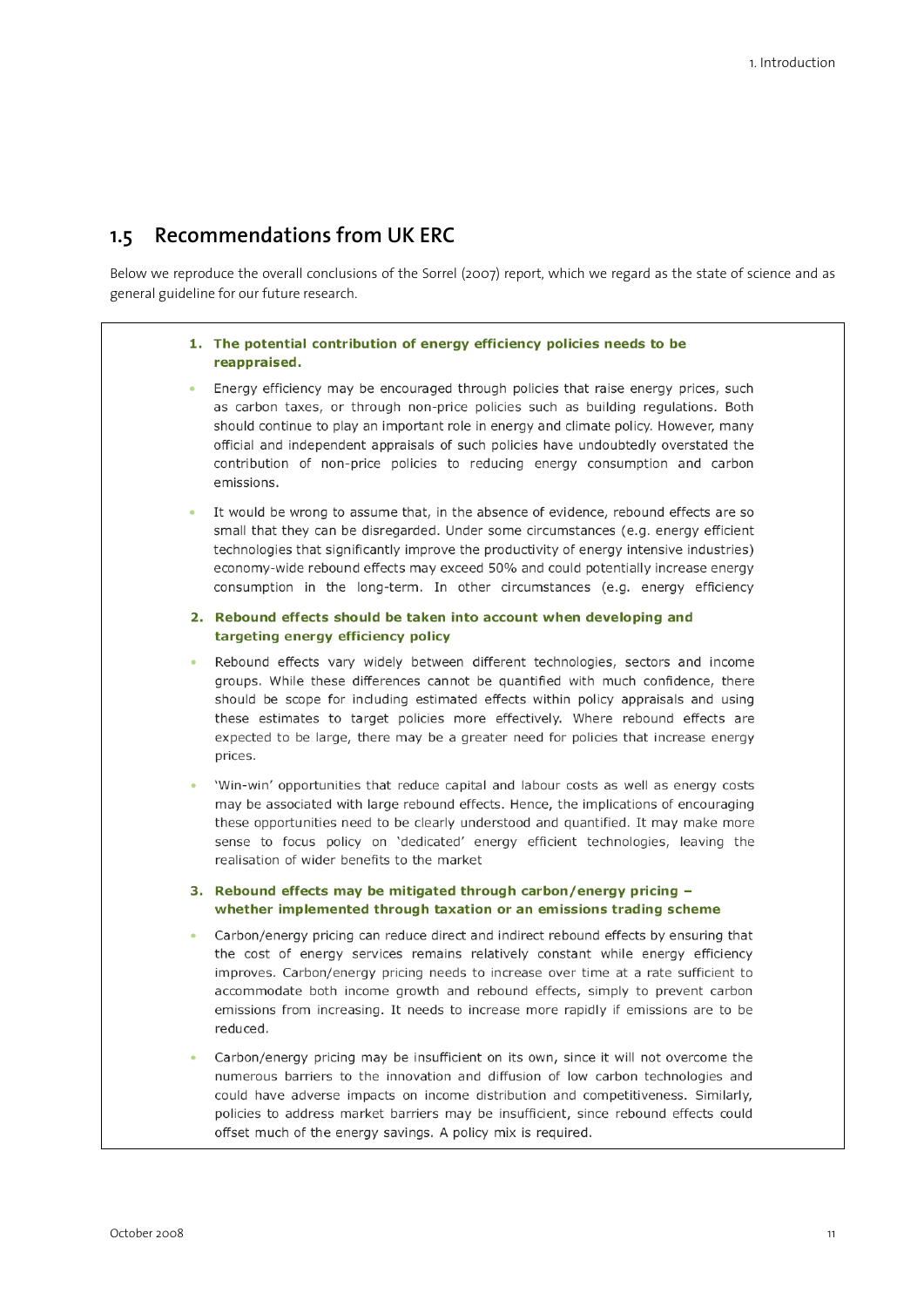## **1.6 Cornerstones for research on rebound effects at IED-NSSI**

At present, energy in the form of its various secondary carriers (electricity, natural gas, heating oil/diesel, gasoline, etc.) still has to be considered as relatively cheap (in mid 2008, as the price for a Brent quality barrel of oil surpassed the level of USD 100, in real prices the cost of oil was equivalent to oil prices during the 2<sup>e</sup> oil crisis in 1983). Increases in price levels for energy will lead to some decrease in demand, but will also induce that consumers become more aware of energy costs and will lead to a higher importance of energy costs in consumption decisions. Therefore, increases in energy prices will exhibit an increase of rebound effects. Research on rebound effects is therefore expected to increase in importance over the next, say, 5 years.

The energy-efficiency and technology diffusion group at ETH Zurich's Institute for Environmental Decisions, Natural and Social Science Interface chair, therefore started a research focus on the identification, quantification and containment of energy-efficiency induced rebound effects. Research has already been done on time rebound (Spielmann et al. 2008) and on the vehicle ownership rebound for hybrid vehicle buyers (de Haan et al. 2006a, 2007). The following overarching research questions will be common to most activities within this line of research:

> Which system boundaries are adequate;

> How can rebound effects empirically be measured or there magnitude be estimated by other methods;

> In which cases should rebound effects be taken into account;

#### > How to do so.

However it is clear already today, that rebound effects will not become as common to "daily science" as e.g. LCA itself has become. Rebound effects will always suffer from disputable and partly deliberate system boundaries and will never be able to be fully separated from other effects (wealth increase, changes in use of energy services and technologies, etc.). But it should be possible to establish some basic rules in order to identify those cases where rebound effects are likely to be of importance and be dominant to the overall result. In most if not all concrete policy cases, it should be able to adopt a policy design that contains and minimizes the magnitude of possible rebound effects. This is closely related to the question in which cases energy policies should primarily target (relative) energy efficiency (promotion of energy efficient technologies), and in which cases the internalization of external costs of (fossil) energy use, i.e. CO and energy taxes, are to be preferred. It is the aim of our research to formulate conclusions and guidelines for energy policies with regard to the containment of rebound effects. In the field of the further development of LCA methodologies, it is the aim to give guidance with respect to the identification of case studies where the ceteris paribus assumption does not hold and rebound effects have to be accounted for in the case of technology assessment.

In the following sections, we line out our research foci, on the containment of rebound effects in energy policy, partly funded by the Swiss Federal Office for Energy (Section 2), on the integration of rebound effects into life-cycle assessment, partly funded by the Swiss National Science Foundation (Section 3), and on rebound effects associated with hybrid vehicle ownership, performed in collaboration with the Swiss importers of hybrid vehicles Honda automobiles (Suisse) SA, Toyota, and the Lexus Division of Toyota (Section 4).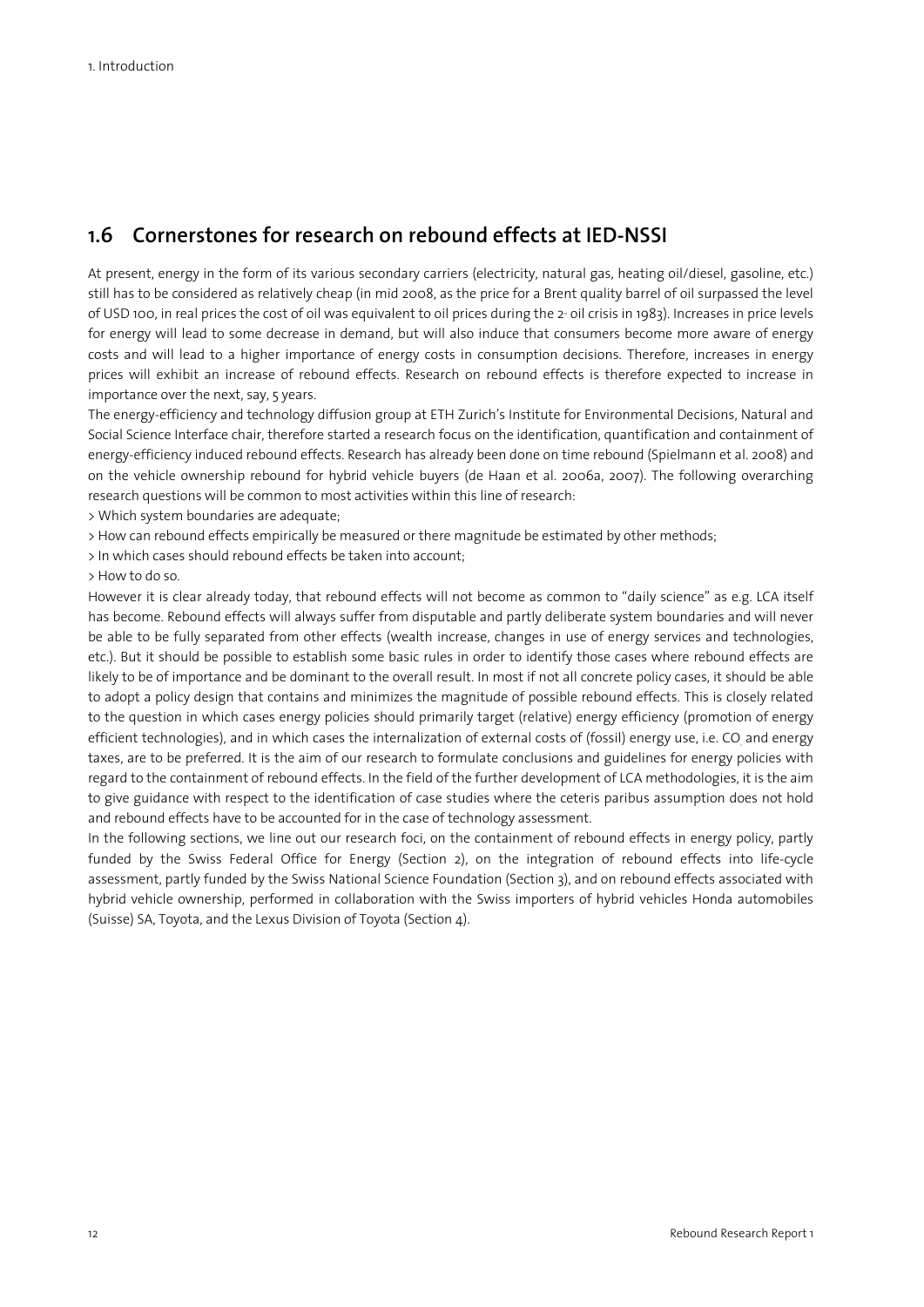## **2 Identification, quantification, and containment of rebound effects in energy policy**

## **2.1 Three causal mechanisms for rebound effects, with specific examples and conclusions**

The macroeconomic definition of the rebound effect, as given in Chapter 1, is based on the elasticity of final energy demand with respect to changes in energy-efficiency. This is a purely descriptive metric that does not allow for causal interpretations. The macroeconomic definition also does not allow separating the total rebound effect into direct, indirect, and economy-wide macro rebound effects. For this, one has to switch to the microeconomic level. In this section, we therefore differentiate three possible causal mechanisms that can give rise to rebound effects. Moving towards causality also means distinguishing between drivers for human behavior. Price signals are one of those drivers, but there are others. In the following, we will discuss monetary, socio-psychological, and institutional drivers separately. We differentiate between three possible causal mechanisms for energy-efficiency induced rebound effects:

> Economic (monetary) rebound: The higher demand is caused by price signals, i.e. by the sum of substitution effects and income rebound. This is the classical causal driver for rebound effects mostly dealt with in literature and in empirical microeconomic field studies to identify and quantify rebound effects. However, this causal mechanism requires that in fact money is saved and the increase in energy-efficiency does lead to saved energy costs, corrected for higher investment costs. Normally, more efficient technologies or services have lower operating costs, but higher investment costs (were that not the case, a classical win-win situation would be present). In rebound research it is important to account for the higher investment costs. It has to be kept in mind that in purchase decisions individual consumers often do not correctly compute total costs of ownership. Individuals use to high discount rates and weight the present (investment costs) too high in comparison to the future (running energy costs). The other side of the mirror, however, which may occur especially within the context of human decisions specifically aiming at reducing energy costs, is that any change in investment costs is simply ignored and considered as not relevant to the environmental decision the individual is about to make ("that is another matter"). This can in part be described by the psychological effect called mental accounting, and by the characteristics of human decision making under uncertainty; the Prospect Theory of Kahneman and Tversky unifies these effects among others. If an income rebound effect does occur only due to wrong discount rates or due to mental accounting (i.e., the consumer thinks he is net saving costs, and therefore starts spending more, but in fact he ignored the higher investment and is not net saving anything at all), for us this is not an economic rebound, but a socio-psychological rebound effect instead.

As introduced above, the rebound effect is defined as a function of (final) energy demand elasticity with regard to changes in energy efficiency. This is a purely descriptive measure that can in principle be determined empirically; this definition does not differentiate for different possible causes. Whereas it is generally implied that there should be a price signal (induced by increase energy efficiency) in order for the demand response to come into existence, it might well be that innovative technologies have higher energy efficiency and hence lower energy bills, but need higher investments and have identical cost of ownership, such that for the rational consumer there is no net price signal induced by the new technology. If the consumer would, however, undervalue investment costs, i.e. have different preference weights for investment money than for energy bill money, he or she might perceive a price signal (towards the innovative technology) all the same. If, on the other hand, a consumer applies too high discount rates and values the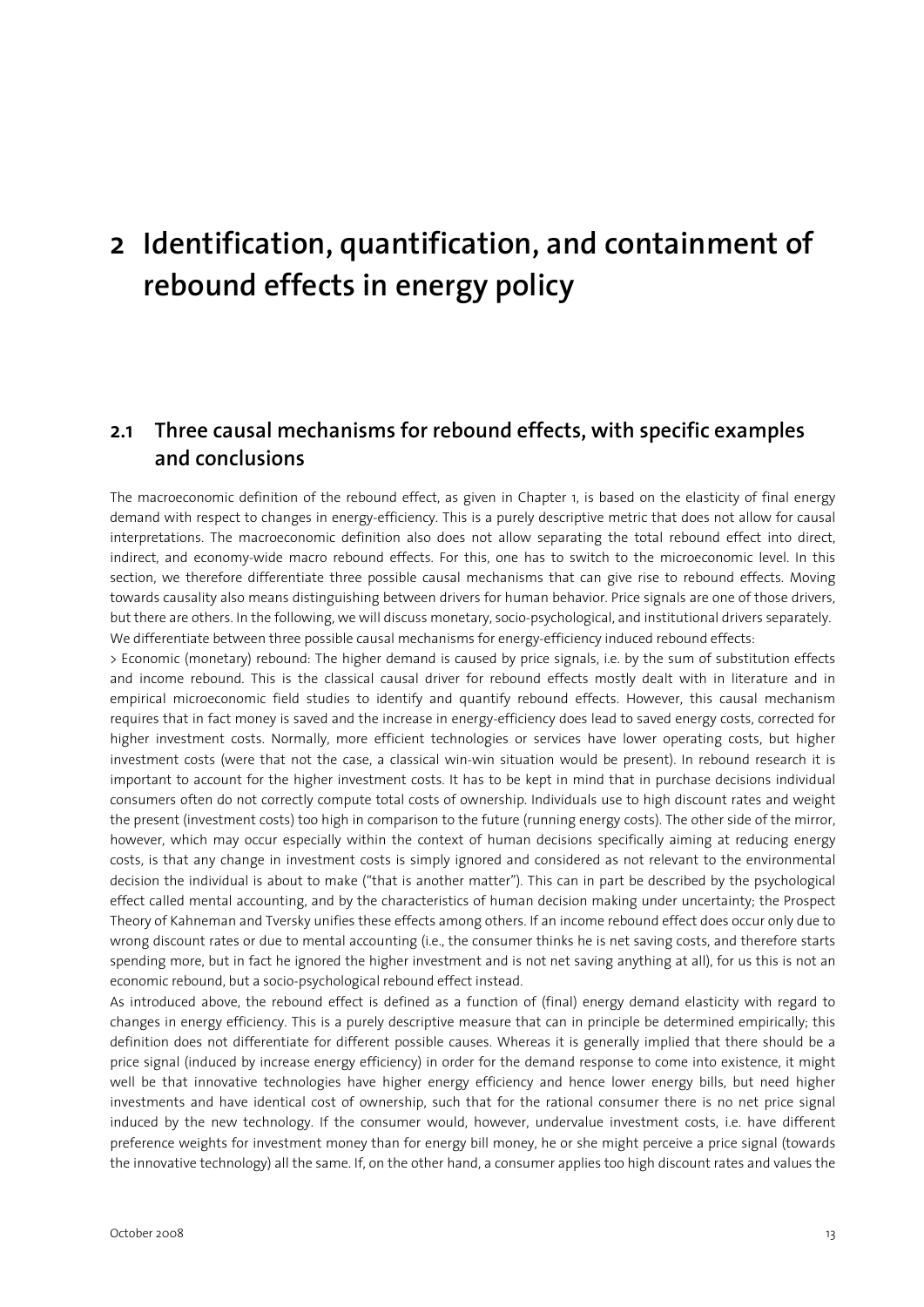present much higher than the future, he or she might overvalue the additional investments and also perceive a price signal (towards conventional technology). It should be noted that the definition of the rebound effect for itself does not state that a price signal should be present, it merely builds upon changes in energy demand due to changes in energy efficiency. Price changes are the most investigated, widely accepted intermediate variable here, but other mechanisms could be present for so-called "bounded rational" decision makers and for so-called "imperfect markets". In our research we therefore distinguish three different possible causal mechanisms that are suited to induce rebound effects:

- (i) *Income rebound* ("economic rebound", "rebound induced by rational price signal"): The increased demand for the energy service that has become more energy-efficient is due to economic reasoning only. This causal chain applies if the higher investment costs for the energy service with the better energy-efficiency do not fully compensate financial savings due to lower energy bills (and any tax cuts, incentives, etc.).
- (ii) *Socio-psychological rebound.* The increased demand is due to reduced socio-psychological costs of ownership or usage for the energy service with the better energy efficiency. This effect will be present in most cases where the above-mentioned income rebound occurs, as consumers hardly ever exhibit fully rational decision making and often do not have precise knowledge about energy prices, pay-back periods, etc. Consumer decision making with regard to energy-intensive services is characterized by rules-ofthumb, heuristic decision approaches, and only rough, if at all, knowledge on total energy costs.
- (iii) *Regulatory rebound.* The increased demand is induced by certain regulatory details; the regulatory rebound does not comprise of all rebound effects due to governmental action, but only due to technical definitions that ofter have been formulated "in favor of" new, energy-efficient technologies, therefore providing them with competitive advantages, which induce additional demand.

#### Examples are

(i) Income rebound examples:

Ex. 1: Increased demand for lighting services due to energy-efficient fluorescent bulbs (either more bulbs being installed, or more lumen being installed, or extended operation time).

Ex. 2: Reduced investment in isolation of buildings due to more efficient heating, for example heat pumps that allow for reduction isolation thickness or increased total glass surface compared to the case when a conventional heating system would have been chosen.

- (ii) Socio-psychological rebound examples: Ex. 3: Purchase of sport-utility vehicles (SUV) with hybrid powertrain in neighborhoods or social networks where the possession of an SUV with conventional powertrain would be sanctioned.
- (iii) Regulatory rebound examples:

Ex. 4: In "Minergie" certified buildings more heating power can be installed if a heat pump solution is chosen, because the electrical power needed for heat pump operation is balanced with a factor of 2 only, where a factor of 3 would have been correct out thermodynamical reasoning;

Ex. 5: As the energy label for whiteware is relative, i.e. the size of e.g. a refrigerator is accounted for when computing the energy-efficiency, such that a larger refrigerator will receive a better energy-efficiency rating if it uses the same amount of power compared to another, smaller refrigerator, consumers might purchase larger appliances as they try to purchase energy-efficiency class "A" whiteware only.

Ex. 6: Incentives, tax cuts and subsidies for electrical bikes might well not reduce the total mileage of conventional motor bikes, but in of bicycles instead. And subsidies or other policies promoting small, electrical cars might well be faced with the effect that they are reducing the share of bicycles, but not of conventional passenger cars.

With regard to the potential to arrive at recommendations for energy policy, the following conclusions for the three causal effects of rebound effects can be formulated:

(i) The *income rebound*, based on the homo oeconomicus concept, cannot be avoided, as it is part of rational behavior of actors in a market economy thriving for optimal allocation of all production factors. However, the income rebound effect should be integrated into any ex-ante policy analysis and the forecasting of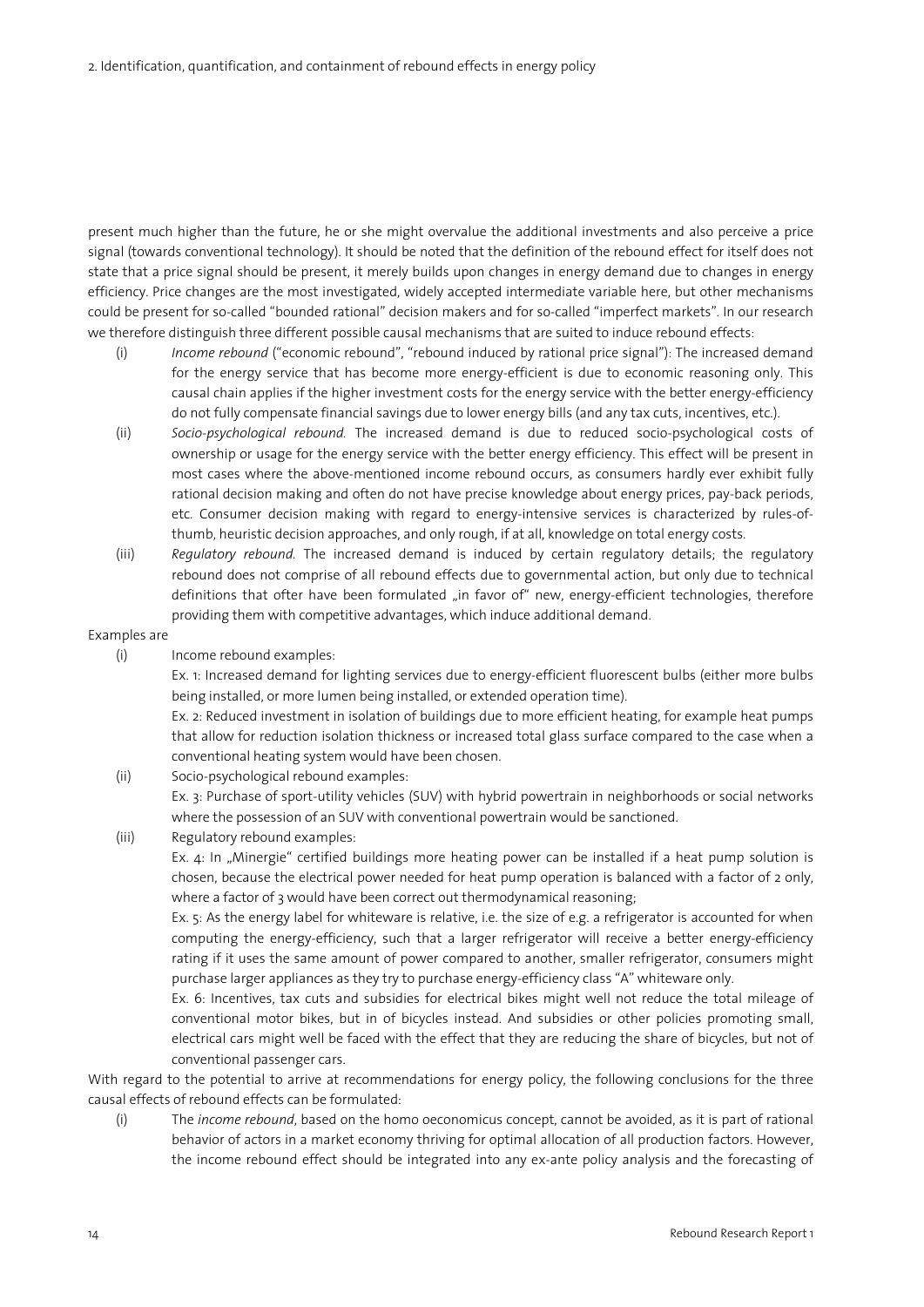effects of future policies. Main "entry point" is the analysis of substitution rates between production factors, i.e. whether capital or labor can be substituted by energy services if the latter become more efficient. Main question to be answered is in which cases energy policy should focus on energy and/or CO2 taxes, and in which cases energy policy should concentrate on promoting market penetration of innovative, energy-efficient technologies.

- (ii) The *socio-psychological rebound* also cannot be expected to be avoidable in total, but it is possible in principle to become reduced by means of improved information, transparency, education, changes to the design of incentive schemes, etc. All of these measures might be used to change the decision making behavior of bounded rational individuals towards the "homo oeconomicus" concept. Main points of departure are that consumers weigh prices differently according to the periodicity and payment method (daily out-of-the-pocket expenses, like gasoline costs, are weighed more then the annual car tax bill), according to the level of perceived control (car repair costs due to accidents are perceived as out of control and mostly not part of any "mass transit vs. own car" cost comparison), and according to the transaction partner (being eligible for tax rebates might induce larger behavioral changes than direct rebates on the product price). All of these "psychology of the perception of money" effects might induce rebound effects due to perceived price signals, even though a price signal in fact is not present when performing proper financial computations including all cost components and applying realistic discount rates for future payments.
- (iii) The *regulatory rebound*, finally, being defined as residual rebound effect that cannot be attributed to either income rebound or socio-psychological rebound, in principle can be reduced in magnitude, and it will be the main target of policy optimization measures to do so. Of course not all rebound effects induced by governmental action are classified as regulatory rebound; rather governmental action can induce income rebound effects, socio-psychological rebound effects as well as regulatory rebound effects. With careful policy design and precise definition of criteria for tax cuts and subsidies the regulatory rebound can be minimized. The government can either introduce taxes on energy (or other resources) or on labor, or it can subsidize certain technologies or set minimal standards for others. In the case of taxes, regulatory rebounds may emerge if increases in demand occur for products for which efficiency standards have been introduced. However in most cases the other two types of rebound causes are expected to be dominant. In the case of subsidies for energy-efficient new technologies, regulatory rebound effects might emerge because for every subsidy and standard, technical definitions, minimal targets, and conversion factors have to be set. Such definitions are almost never optimal; there might be a general tendency from the side of policy makers to set such values "in favor of" the new technologies to be promoted. This will then inevitably lead to demand increases that are to be identified as regulatory rebound effects.

Table 1 shows the application of the above categories of different causal mechanisms: The causal mechanisms are complementary to, and not alternative to, the commonly applied differentiation of rebound effects into different goods or services for which the increased demand has occurred.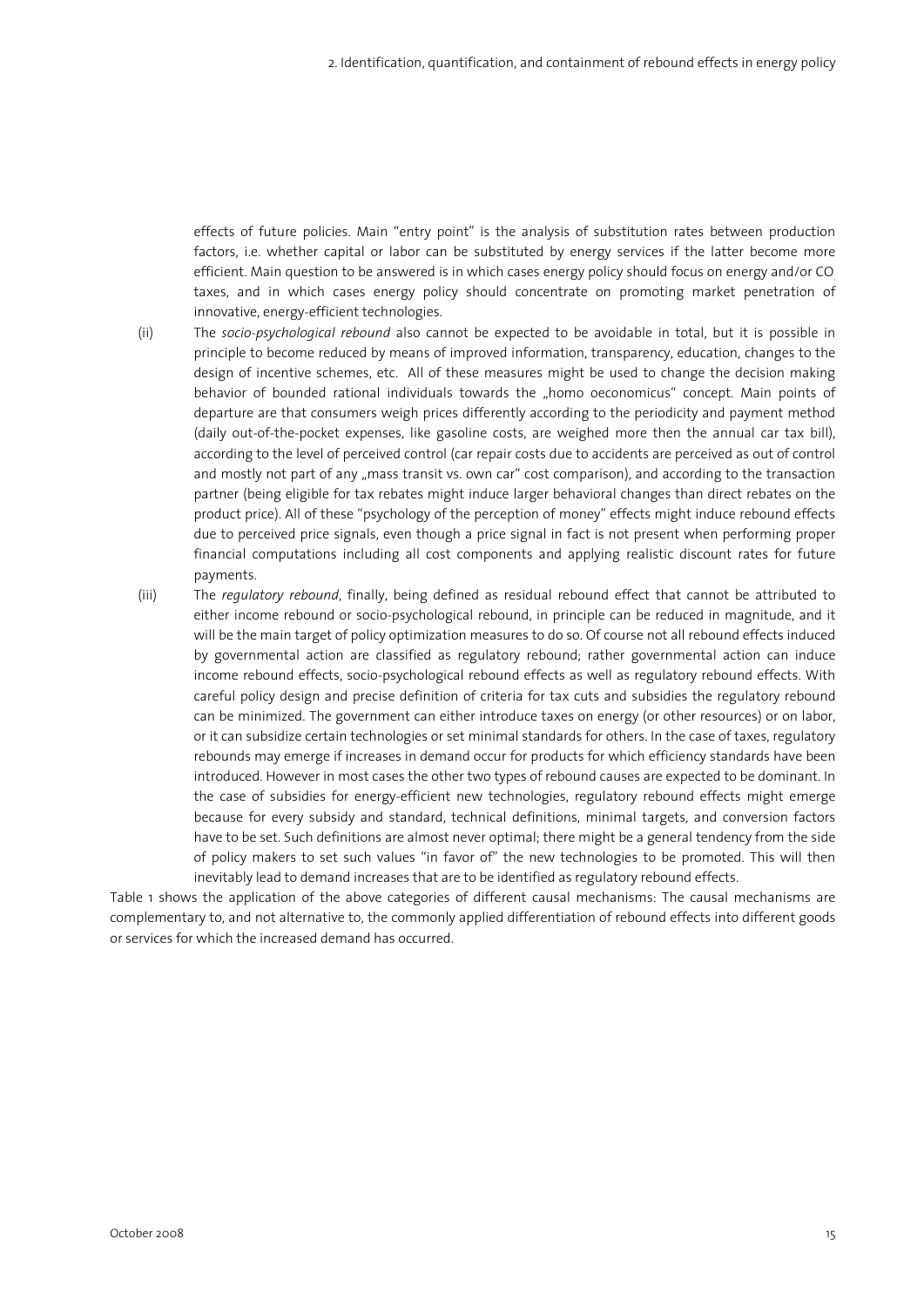



## **2.2 Resulting rationale for research**

We identify and focus on the following research questions:

- > Under which circumstances is it advisable for the government to subsidize or otherwise promote a given energyefficient new technology or service (and, if advisable, by which means and policy tools)?
- > For which circumstances is there a risk that governmental interventions will be associated with adverse effects due to high rebound potential?
- > Which preferences do households have, and to which restrictions do they feel subjected, and which state of knowledge regarding relevant energy costs and consequences of behavioral options do they have? Do household members apply intersectorial compensation strategies?
- > Basis to address the above questions is the investigation of the question, how households adjust their consumption patterns after experiencing savings in energy costs of, say, CHF 1000 to 2000 annually.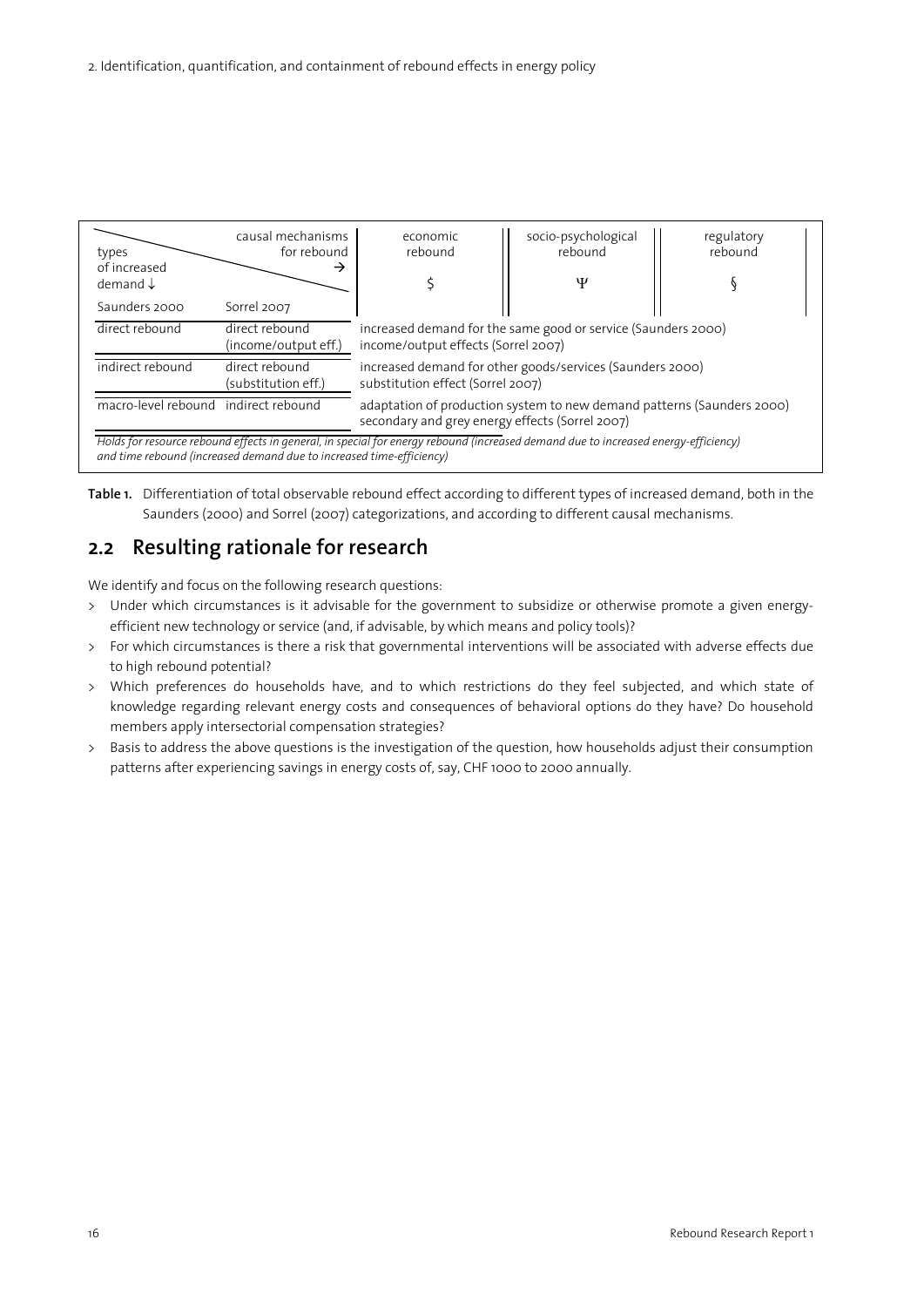## **3 Integration of Rebound Effects into Life-Cycle Assessment**

## **3.1 Using LCA for assessment of new technologies**

Life-Cycle Assessment (LCA) over the last three decades has become widely accepted and today is the method-of-choice for the assessment of the ecological consequences of human activity. Environmental impacts caused by products or services can be made more comparable to each other with the help of LCA. Also, the introduction of new technologies is often assessed using LCA. In the field of transportation, for example, the environmental benefits and consequences of new fuels, new powertrains, and completely new transport systems have in the past and at present been assessed using LCA. The introduction of more efficient products or services is often accompanied by rebound effects, which counteract the positive effect of increased efficiency. For example, newly built highways as well as improved train services lead to higher transportation demand. The definition, identification and quantification of rebound effects (also called take-back effect or backfire) are areas of ongoing research. If a product or service becomes more efficient (regarding energy use or the use of some other resource, like time or space), it will also become cheaper, which might give rise to increased demand. Generally, three different rebound effects might be induced: increased demand for the same service as it has become cheaper (direct rebound effect), increased demand for other services as money (i.e., purchasing power) has become available (indirect rebound effect; also called secondary rebound effect), and structural effects on larger parts of the economy due to changed demand, production and distribution patterns (macro-scale rebound effect; also called economy-wide rebound effect). The occurrence of rebound effects can drastically reduce the environmental efficiency of new technologies. In principle, therefore, at least direct rebound effects should be introduced into LCA studies. However, at present in almost all cases the ceteris paribus assumption is adopted: It is assumed that apart from the new technology or service, everything else, including the demand side, will not chance.

### **3.2 Past and future of LCA**

Life cycle approaches for the assessment of environmental impacts of goods and services have their origin in technology assessment. In the past three decades, the science of Life-Cycle Assessment (LCA) methodology and procedure has grown and developed significantly, and has undergone a shift from single facility focus to a view of product supply chains. Various methodological problems in LCA have been dealt with (Ekvall 2002): For example, the definition of system boundaries, allocation, the modeling of waste management processes, weighting methods, data quality and uncertainty, and methods for assessing land use in the context of LCA.

Parallel to the scientific development, and often integrated into it, many initiatives have been taken to harmonize LCA methodology. These finally resulted in harmonization efforts on a global level within the international organization of standardization (ISO), leading to a series of international standards for LCA: ISO 14040–14043, which was a milestone for LCA practice. This built consensus on methodology, approaches and procedures is rather unique for an environmental assessment method. However, the standard regulates far from every methodological choice in an LCA. In fact, it allows for producing virtually any LCA result. This common basis for the application of LCA has the potential to be quite polyvalent. Indeed it can be a valid tool for integrating product-related decision making, and for gaining insight into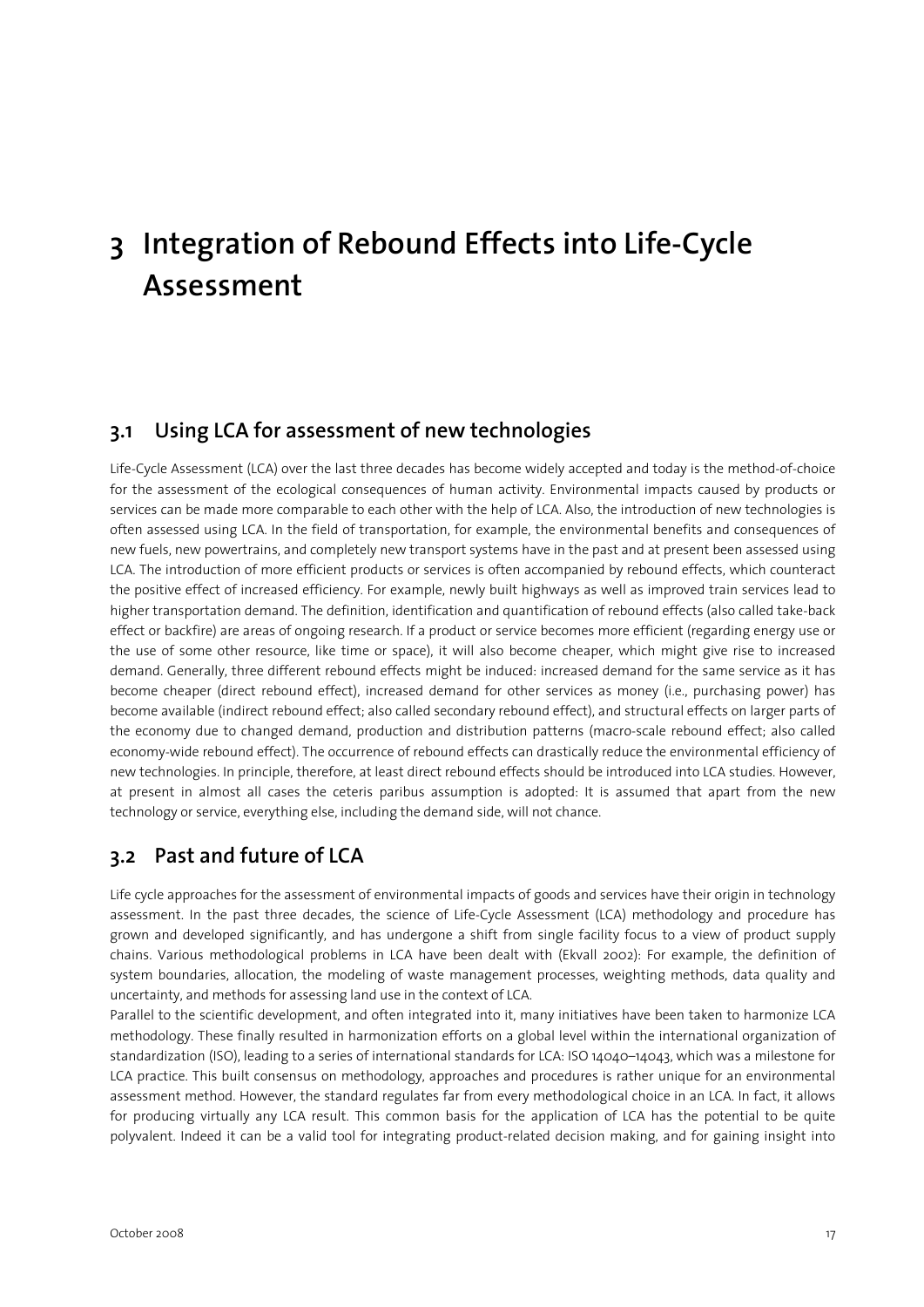environmental hot spots, opportunities, and trade-offs. And since the LCA methodology develops rapidly, the standard becomes outdated fairly quickly.

As state-of-the art develops, guidelines and standards need to be adjusted. After Ekvall (2002), interesting developments since the mid 1990s include methods for geographically dependent impact assessment: The effect of a pollutant often depends strongly on where, when, and how it is emitted. This is typically not taken into account in a life-cycle impact assessment. However, approaches that take geographical aspects into account have been presented for the assessment of, e.g., acidification and ecotoxicological effects.

Another interesting development is the distinction between two types of LCA: attributional and consequential LCA. An attributional LCA aims at describing the environmental properties of a life-cycle and its subsystems. A consequential LCA aims at describing the effects of changes within the life-cycle.

## **3.3 On attributional vs. consequentional LCA**

The distinction between two different types of LCA, attributional LCA and consequential LCA, each with a different aim or application area, substantially reduces some of the persistent methodological problems in the life-cycle inventory analysis (LCI). These include the definition of system boundaries, allocation problems, and the choice between average and marginal data:

> Attributional LCA aims at describing the environmental properties of a life cycle and its subsystems;

> Consequential LCA aims at describing the effects of changes within the life cycle. This makes consequential LCA the more likely candidate to investigate rebound effects.

In the following we rely on the reasoning of Ekvall (2002), who in an editorial drafted the future research needs within LCA. Certain decision-makers can be more interested in knowledge on environmental properties of systems (generated by attributional LCA) than in knowledge on the effects of changes within the life cycle (generated by consequential LCA). Of course, decision-makers need to be informed about the consequences of decisions. This constitutes a strong argument in favor of consequential LCA. There are, however, limitations to consequential LCA regarding accuracy (Ekvall 2002): The effects of changes depend on economic mechanisms, that consequential LCAs only begin to model. Models of such mechanisms might alleviate this problem: Partial equilibrium models can improve the knowledge of what product flows are affected by a change (Bouman et al. 2000). General equilibrium models can give insights on rebound effects (Ibenholt 2002). These make up the most prominent options currently existing for improvements in the methodology of consequential LCA, if the aim is to generate as complete and accurate description of consequences as possible.

To accurately model the effects of an increased demand for a product in the life-cycle investigated, it is necessary to account for effects on the market of this product. These effects depend on how sensitive the supply and demand are to changes in the price of the product. They also depend on how easily the product can be substituted for other products, and on what products are likely to be the substitutes. Such aspects are included in economic partial equilibrium models. Hence, a solution might be to integrate partial equilibrium models into the life-cycle inventory analysis (LCI). Bouman et al. (2000) state that different types of models generate different and complementary types of information.

Consequential LCA only begins to model such mechanisms. To describe more aspects of these consequences, like rebound effects, it is necessary to integrate more of economic theory into the LCI. In this process, LCA researchers can probably learn from energy systems modeling. The experience from integrating knowledge on technology and economic theory is extensive in this area.

Dynamic optimizing models is one of the tools that integrate knowledge on technology and economy in energy systems modeling. Following Ekvall (2002), such models can be relevant for effect-oriented cleaner production tools. In particular, they can be used for generating information on marginal effects in dynamic production systems. In theory, at least, this information is more accurate than the information generated through static models. Rebound effects can occur, for example, when a cost-efficient change is made to make the use of resources more efficient. The savings in costs makes it possible to increase the total economic activity. Such an increase results in a demand for the resource that — partly or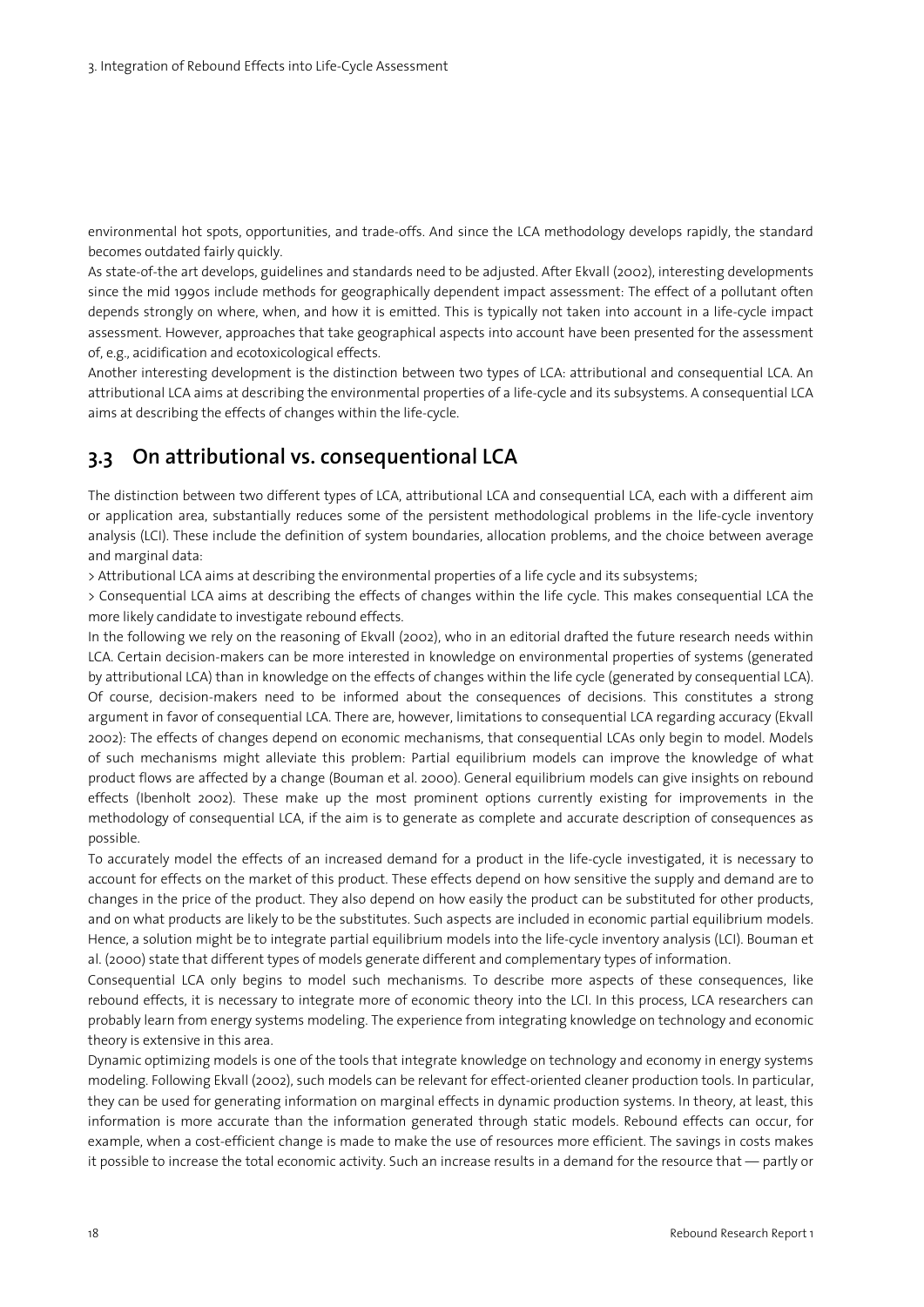completely — offsets the savings obtained through the original change. The increased economic activity is, of course, also likely to increase the demand for other resources. Current LCAs are far from modeling these effects, but valuable insights can be generated through a general equilibrium model. This is a macroeconomic model of a complete economy based on the assumption that all markets that make up the economy either are in or tend towards a state where the supply of each product equals the demand for that product.

Hence a possible way to model rebound and similar effects in an LCA seems to be to link the process tree of the LCA to a general equilibrium model. The process tree is a bottom-up model in the sense that it starts from unit processes. Macroeconomic models are top-down models because they start from the perspective of the total economy (Ibenholt 2002). The pros and cons of bottom-up and top-down models have been debated in the field of energy economics (Wene 1996). To overcome some of the weaknesses and utilize the advantages of both approaches, attempts have been made to link the two (Hoffmann et al. 1996, Wene 1996).

### **3.4 Resulting rationale for research**

Our rationale arises from the identification of LCA research needs as laid down by Ekvall (2002), and a more specific proposal by Hertwich (2003), that the rebound effect in connection with sustainable consumption is defined as the secondary behavioral response to a primary sustainable consumption measure. What is of interest to sustainable consumption research is how to address the rebound effect, and the benefits we can expect from this.

- How do consumers change their behavior in other areas as a result of adapting one example of sustainable consumption? One hypothesis is that of a spill-over effect. When people accept the concept of consuming responsible for one item, they are more likely to accept this also for other items. Another hypothesis is a consciencesoothing effect. People may commute to work on public transport, but in compensation they feel entitled to fly to far-away vacation spots.
- What is the measurable impact of a sustainable consumption measure from a life-cycle perspective? How can it be assessed? The life-cycle assessment of a single measure, comparing e.g. conventional and fair-trade coffee, could not capture this effect. The assessment of the entire household budget, as it has been pioneered in energy analysis, however, can "take care" of the rebound effect.

We propose a new research approach which combines the assessment of direct and indirect environmental pressures using a combination of (hybrid) LCA, general equilibrium modeling, and consumer expenditure surveys with a case study method for comparing examples of sustainable consumption with conventional consumer behavior.

The area of environmental systems modeling can learn from the experience of energy systems modeling. There are two fundamentally different approaches to linking models (after Ekvall 2002): Softlinking means that the results from one model are manually fed into the other. A number of iterations can be performed where both models are manually tuned to be consistent with each other. Hardlinking means that the models are integrated to become, in essence, a single computer model. According to Wene (1996), softlinking is the most practical starting point. Keeping the two models separate increases transparency, and the iterations in the softlinking procedure contributes to the learning process. This means that more can be learned from softlinking. Hardlinking, on the other hand, makes it possible to produce more results since the automatic calculations are quicker. For this reason, Wene argues, hardlinking is the preferred end result. Hardlinking also produces a unique and completely consistent solution whereas the iterations of softlinking depend onsubjective choices and may result in solutions that are not fully consistent.

The goals of the present project proposal therefore are to develop a methodology to test for the presence of direct and indirect rebound effects, and then to develop a guideline in which types of LCA (which type of case study, size of system boundary, etc.) which levels of rebounds effects (direct, indirect, macro-scale) should be incorporated. We then want to adopt and illustrate the proposed method and guideline for two case studies: We will test for, and, if present, quantify direct and indirect rebound effects, and apply a full LCA for both, rebound effects in public transport (e.g. effect of better train services on the demand), and for rebound effects in individual motoring (e.g. effect of high fuel-efficiency on car demand and usage). Two surveys will be conducted; first a survey of 1000 Swiss households on the effect of faster and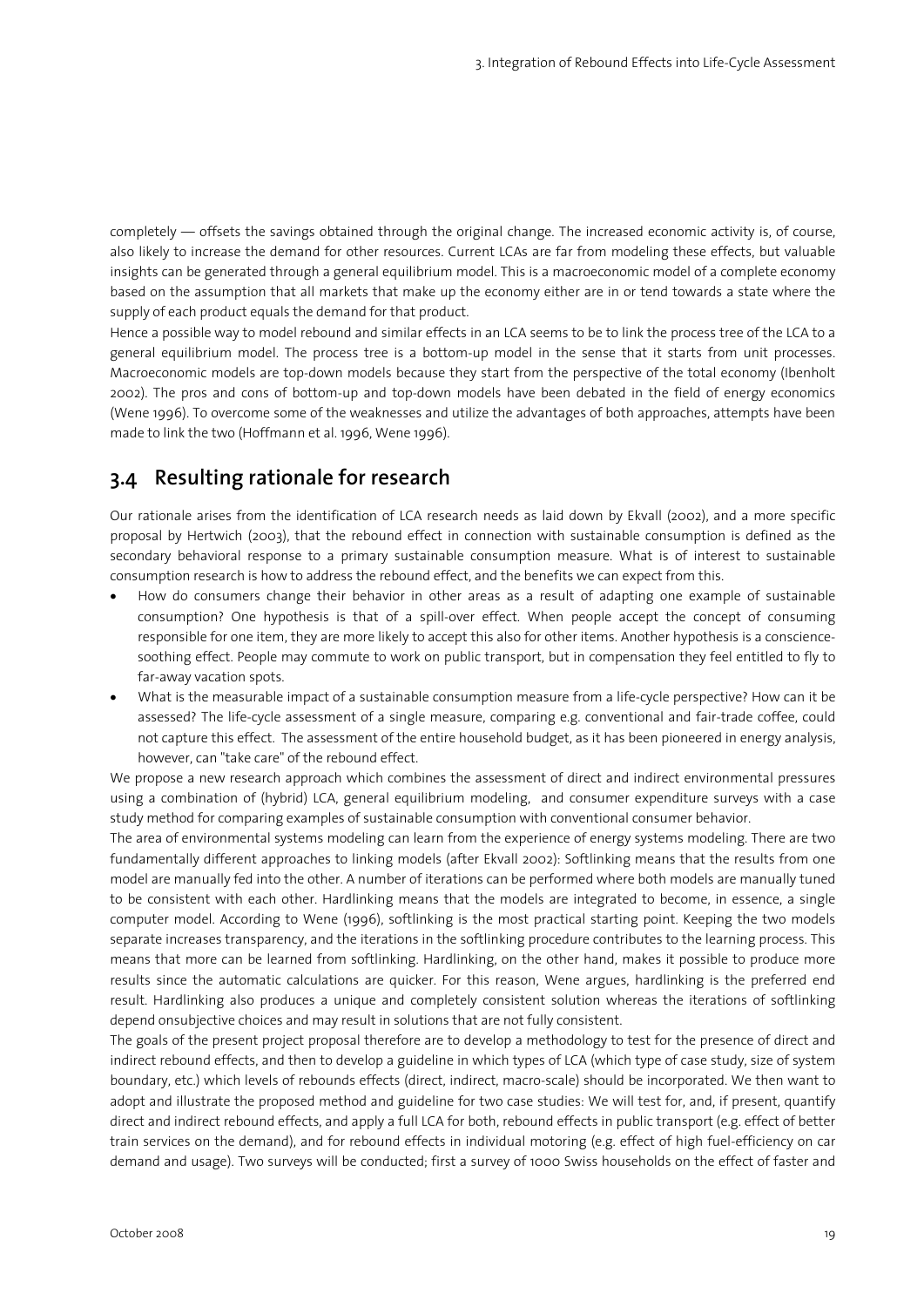better train services, for which we will target train users before and after the improvement of train services with the new train time table as of mid-December 2006 in Switzerland; second, a survey of again 1000 Swiss households that recently bought a new, highly fuel-efficient passenger car, on the effect of the availability of highly fuel-efficient cars on the demand for car services: (a) number of trips; (b) length of trips; (c) car used for trip; (d) number of cars owned.

As more aspects of reality are included in a model, the model becomes more complex. This tends to make it more difficult to understand why the model gives a specific result. Even when the model is formally transparent, i.e., when all input data and relationships are presented, it might not be transparent in practice. This has become a problem as LCAs grow more detailed. It is also a problem in complex energy systems models, and it can be expected to be a problem if additional tools based on economic theory are integrated into consequential LCA. As indicated by Wene (1996), the problem might be reduced if the different models are joined by softlinking. Another, complimentary strategy is to make the models less complex by excluding aspects of reality that are not crucial to the question at hand.

With our methodology to be developed, for the first time, product LCAs will no longer be restricted to the assessment of environmental impact per unit function served (e.g. 1 person kilometre driven) but include expected rebound effects in an adequate way.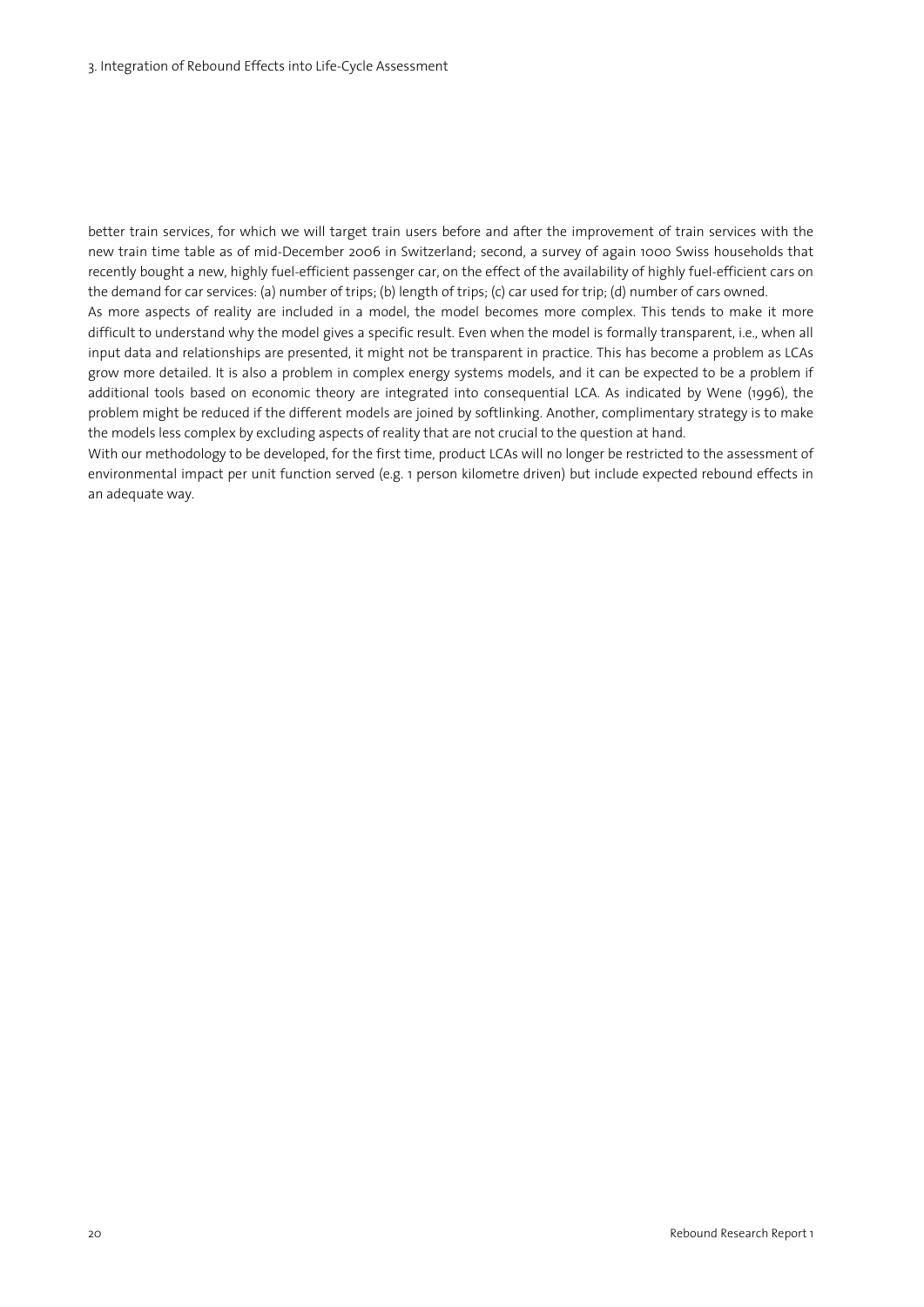## **4 Rebound effects associated with hybrid vehicles**

#### **4.1 Previous work**

Hybrid powertrains are considered being a promising technology to decrease fuel consumption of passenger cars. Sales numbers of hybrid cars are expected to rise considerable until 2010. However, the introduction of more efficient products is often accompanied by rebound effects, which counteract the positive effect of increased efficiency. Three kinds of direct rebound effects could possibly occur when buying hybrid cars: (i) people could tend to switch from small and/or already fuel-efficient cars to the new hybrid car, (ii) the average vehicle ownership could increase, if the hybrid car is often purchased without disposing of an already owned vehicle, and (iii) the number of miles driven could increase. Previous studies (de Haan et al., 2007, 2006b, 2006a) have determined that rebound effects accompanying hybrid car purchases in the Swiss population occur neither for vehicle size nor for vehicle ownership.

## **4.2 Resulting rationale for research**

The principal aim of future research is to gain insight into the previously unexamined rebound effect: The amount of kilometers driven. This will further establish whether hybrid vehicles such as the Lexus RX400h should rightly be considered a technology effective in lowering overall CO2 emissions in the population investigated. In addition, various energy policy measures across European countries aimed at promoting hybrid sales shall be compared and discussed in reference to the results of the principle aim of this study, whether hybrid cars show a vehicle kilometer rebound in the Swiss population.

The data to be used for this assignment originates from a follow-up survey sent to Swiss owners of the hybrid Lexus RX400h and owners of the similar non-hybrid RX300 which serve as the control group. The original more elaborate survey was sent to the same people 12 months earlier. The cornerstone of this second survey consists of the participants' odometer readings of all cars owned as it allows direct computation of vehicle kilometers driven in the time between the two surveys and comparison between groups.

Various statistical tests shall be conducted upon these data in order to determine whether the purchase of such a hybrid vehicle leads to an increase in kilometers driven, compared to the control group. Additional data from the follow-up survey shall be evaluated also, such as the amount of cars disposed of or purchased in addition to the Lexus car, and put into comparison with the data from the first survey.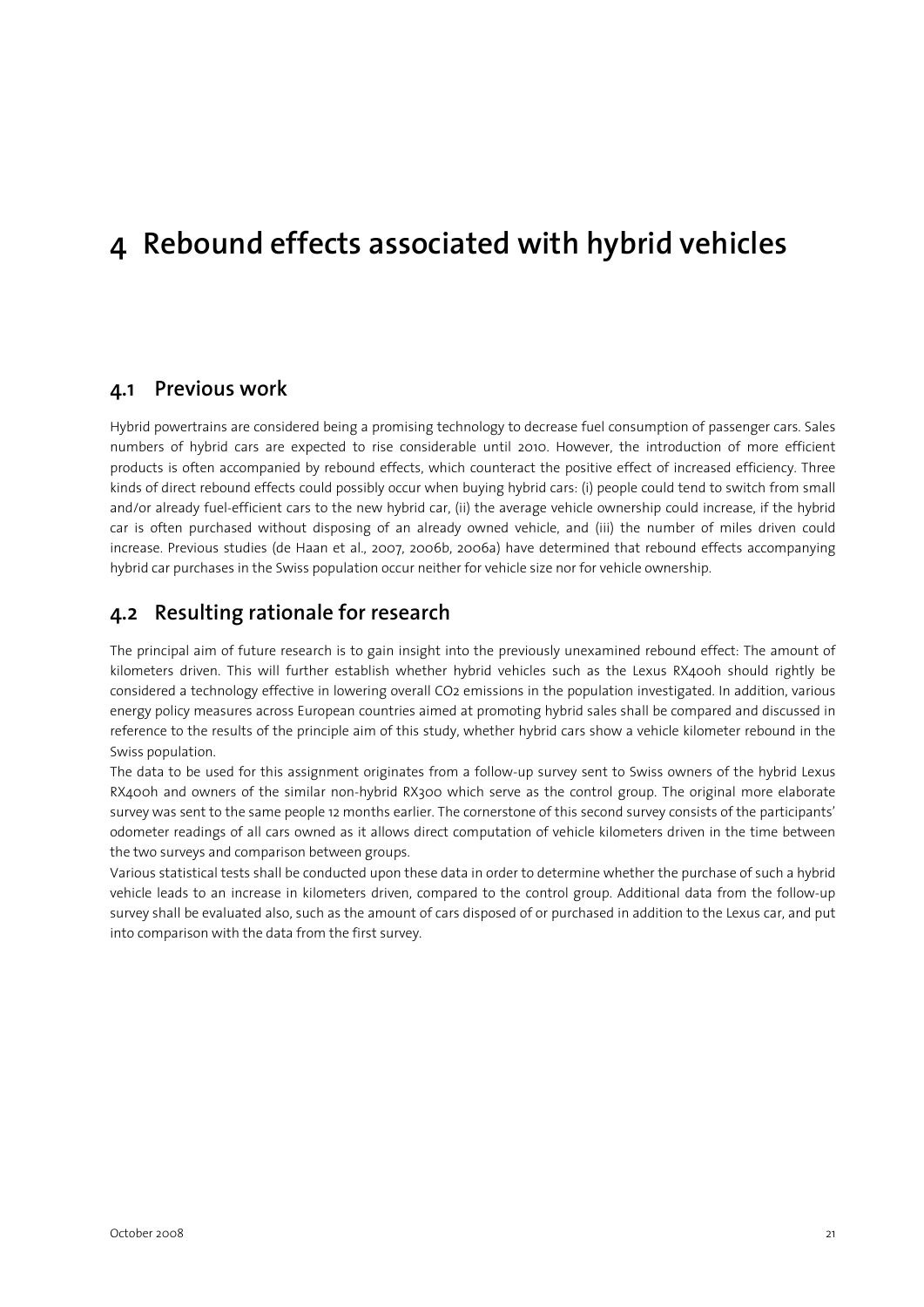4. Rebound effects associated with hybrid vehicles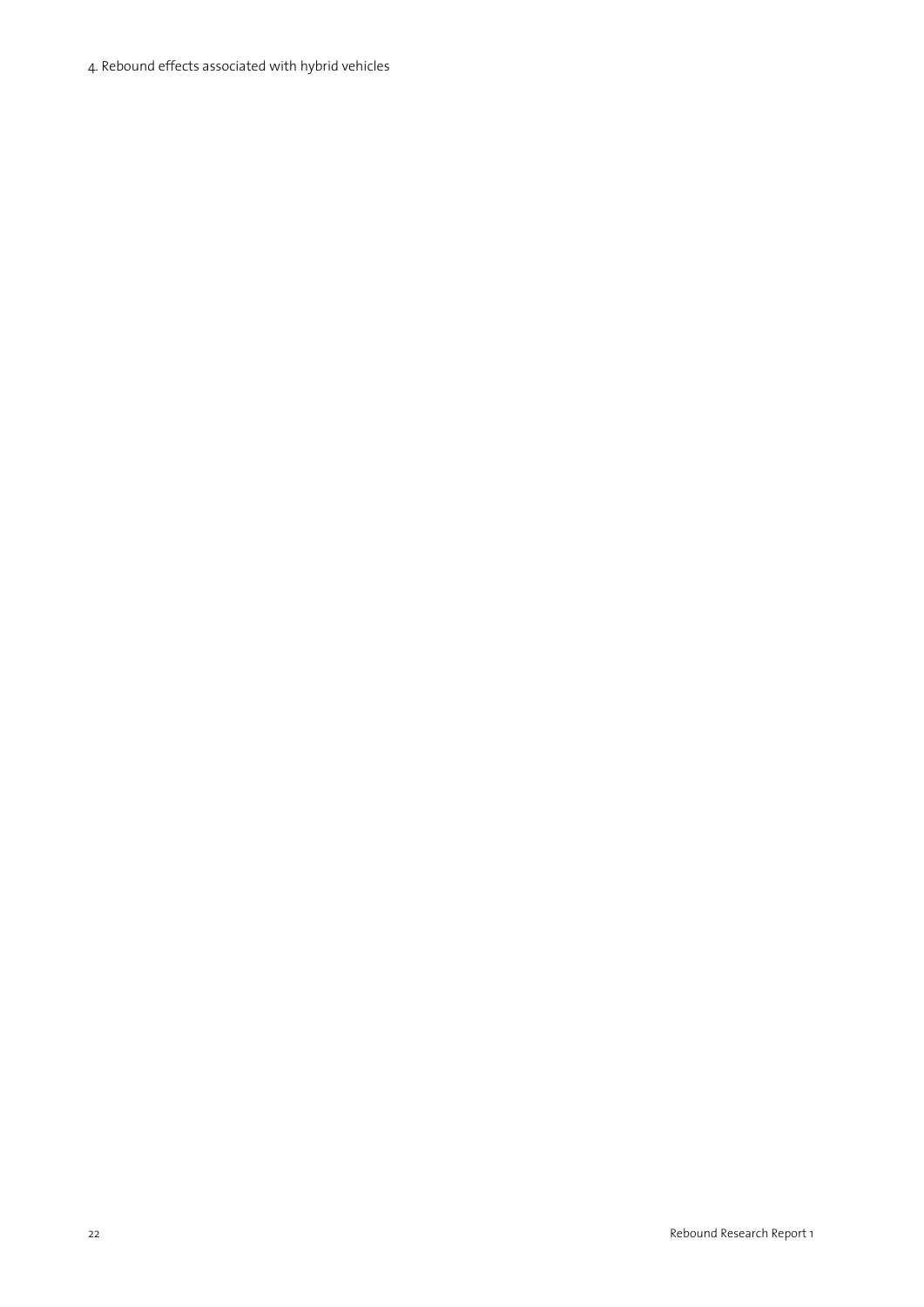## **5 References**

Berkhout, P.H.G., Muskens, J.C., Velthuijsen, J.W., 2000. Defining the rebound effect. Energy Policy, 28, pp. 425–432.

- Binswanger, M., 2001. Technological progress and sustainable development: what about the rebound effect? Ecological Economics, 36, pp. 119–132.
- Binswanger, M., 2004: Time-saving innovations and their impact on energy use: some lessons from a householdproduction-function approach. Int. J. Energy Technology and Policy, 2, 2099–218.
- Birol, F., Keppler, J.H., 2000. Prices, technology development and the rebound effect. Energy Policy, 28, pp. 457–469.
- Bouman, M., Heijungs, R., van der Voet, E., van den Bergh, J.C.J.M., Huppes, G., 2000. Material flows and economic models: an analytical comparison of SFA, LCA and partial equilibrium models. Ecological Economics, 32, 195–216.
- Brookes, L. G., 1978. Energy policy, the energy price fallacy and the role of nuclear energy in the UK. Energy Policy, 6, Nr. 2, 94–106.
- Brookes, L., 2000. Energy efficiency fallacies revisited. Energy Policy, 28, 355–366.
- BUWAL, 2001. Viele Wege führen in die Klimafalle. In: Magazin UMWELT 1/01, p. 14+15; Herausg. Bundesamt für Umwelt, Wald und Landschaft
- de Haan P., Peters A., Scholz R.W., 2007. Reducing energy consumption in road transport through hybrid vehicles: Investigation of rebound effects, and possible effects of tax rebates. Journal of Cleaner Production, 15, 1076– 1084.
- de Haan P., Mueller M. G., Peters A., 2006a. Does the hybrid Toyota Prius lead to rebound effects? Analysis of size and number of cars previously owned by Swiss Prius buyers. Ecological Economics, 58, 592–605.
- de Haan P., Peters A., Mueller M.G., 2006b. Comparison of Buyers of Hybrid and Conventional Internal Combustion Engine Automobiles: Characteristics, Preferences, and Previously Owned Vehicles. Transportation Research Records, 1983, 106–113.
- Ekvall, T., 2002. Cleaner production tools: LCA and beyond. Journal of Cleaner Production, 10, 403–406.
- Frischknecht R. P. Kolm, 1995. Modellansatz und Algorithmus zur Berechnung von Ökobilanzen im Rahmen der Datenbank ECOINVENT, in Schmidt M. and Achim Schorb, Stoffstromanalysen in Ökobilanzen und Ökoaudits, Springer Verlag Berlin/ Heidelberg, S. 79-95
- Frischknecht R., 1998. Life Cycle Inventory Analysis for Decision-Making; Scope-dependent System Models and Contextspecific Joint Prfoduct Allocation, ETH-Dissertation Nr. 12599, Zürich
- Frischknecht R., A. Braunschweig,P. Suter, P. Hofstetter, 2000. Human health damages due to ionising radiation in Life Cycle Impact Assessment, paper accepted for publication in Environmental Impact Assessment Review, Vol. 20, No.2, 2000
- Frischknecht R., R. Heijungs, P. Hofstetter, 1998. Einstein's lesson on energy accounting in LCA, in Int. J. LCA (3) No. 5, p. 266-272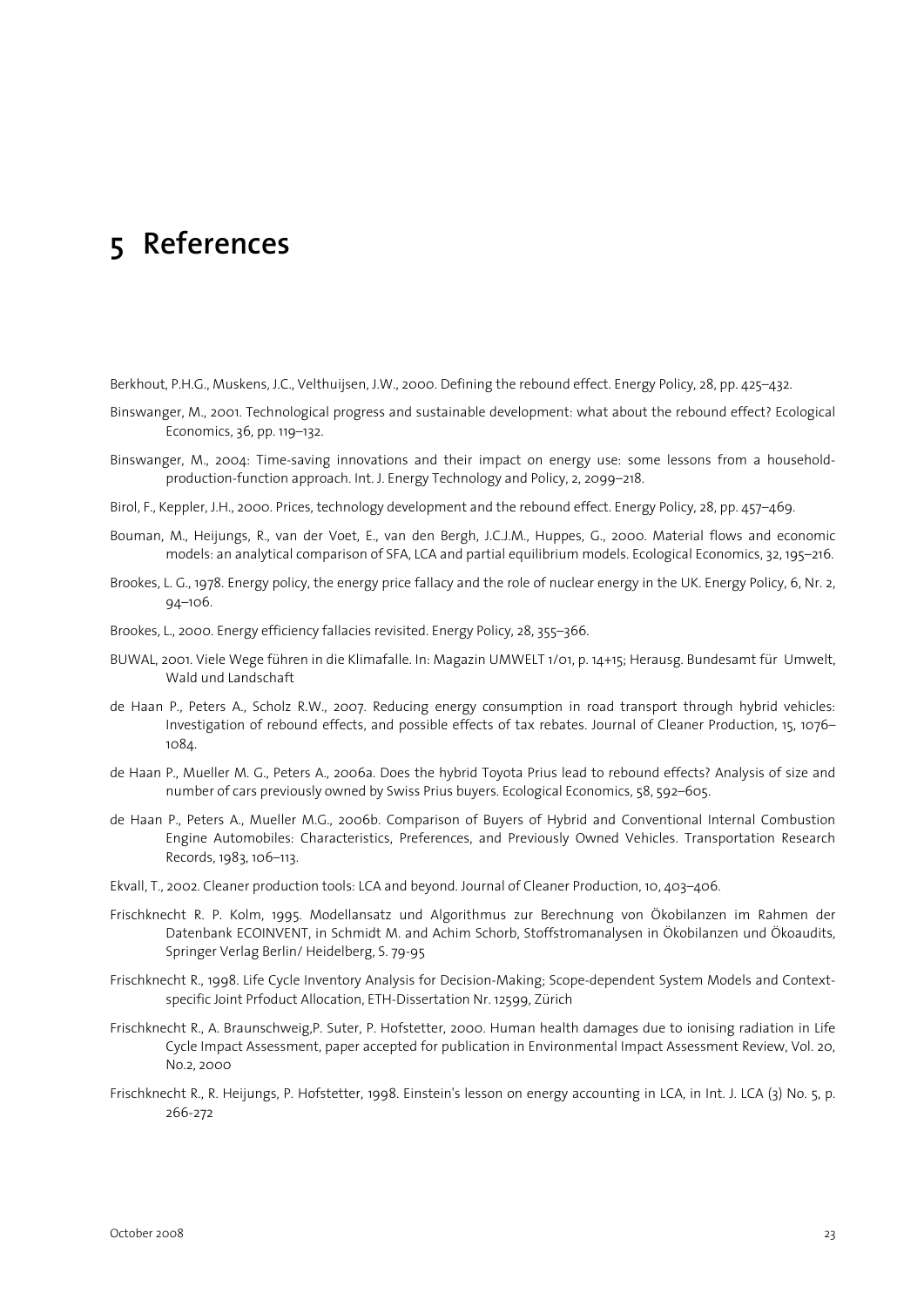- Frischknecht, R., Jungbluth, N., Althaus, H.-J., Doka, G., Dones, R., Heck, T., Hellweg, S., Hischier, R., Nemecek, T., Rebitzer, G., Spielmann, M. 2004: "The ecoinvent Database: Overview and Methodological Framework." In Int J LCA Vol.  $10(1)$ .
- Greening, L.A., Greene, D.L., Difiglio, C., 2000. Energy efficiency and consumption the rebound effect a survey. Energy Policy, 28, pp. 389-401.
- Grepperud, S., Rasmussen, I., 2004. A general equilibrium assessment of rebound effects. Energy Economics, Vol. 26, pp. 261–282.
- Haas, R., Biermayr, P., 2000. The rebound effect for space heating: Empirical evidence from Austria. Energy Policy, 28, 403–410.
- Heijungs R., R. Frischknecht, 1998. On the nature of the allocation problem, in Int. J. LCA (3) No. 6, p. 321-332
- Herring, H., 2006. Energy efficiency a critical review. Energy, 31, 10–20.
- Hertwich, E.G., 2003. Consumption and the rebound effect: The consideration of information and communication technology. Proceedings of the SETAC-ISIE Case Study Symposium, Lausanne (CH), 3-4 Dec. 2003.
- Hertwich, E.G., 2005. Consumption and the rebound effect. An industrial ecology perspective. Journal of Industrial Ecology, 9, 85–98.
- Hoffmann, K.C., Jorgenson, D.W., 1974. The Bell Journal of Economics, 5, Nr. 2, 444. Referred to by Wene (1996)
- Hofstetter, P., Baumgartner, T., & Scholz, R. W. (2000). Modelling the valuesphere and the ecosphere: Integrating the decision makers' perspectives into LCA. The International Journal of Life Cycle Assessment, 5(3), 161-175.
- Ibenholt, K., 2002. Materials flow analysis and economic modelling, In: Ayres RU, Ayres LW, editors. Handbook of Industrial Ecology. Cheltenham: Edward Elgar, 177–184.
- Jaccard, M., Bataille, C., 2000. Estimating future elasticities of substitution for the rebound debate. Energy Policy, 28, pp. 451–455.
- Jalas, M., 2002. A time use perspective on the materials intensity of consumption. Ecological Economics, 41, pp. 109–123.
- Känzig, J., Jolliet, O., 2006. Umweltbewusster Konsum: Schlüsselentscheide, Akteure und Konsummodelle. Umwelt-Wissen Nr. 06/16. Bundesamt für Umwelt, Bern. 113 S.
- Khazzoom, D., 1986. An Econometric Model Integrating Conservation in the Estimation of the Residential Demand for Electricity, JAI Press, Greenwich CT.
- Khazzoom, D.J., 1980. Economic implications of mandated efficiency standards for household appliances. The Energy Journal, 1, 21–40
- Laitner, J.A., 2000. Energy efficiency: rebounding to a sound analytical perspective. Energy Policy, 28, 471–475.
- MacLean, H. L., Lave, L. B., 2003. Evaluating automobile fuel/propulsion system technologies. Progress in Energy and Combustion Sciences, Vol. 29, pp. 1–69.
- Mark, A.J. Huijbregts, , Rombouts, L.J.A., Hellweg, S., Frischknecht, R., Hendriks, A.J., van de Meent, D., Ragas, A.M.J., Reijnders, L., Struijs, J. 2005 Is Cumulative Fossil Energy Demand a Useful Indicator for the Environmental Performance of Products?, submitted to the Journal Environmental Science and Technology
- Rebitzer, G., Ekvall, T., Frischknecht, R., Hunkeler, D., Norris, G., Rydberg, T., Schmidt, W.-P., Suh, S., Weidema, B. P., Pennington, D. W. 2004: "Life cycle assessment: Part 1: Framework, goal and scope definition, inventory analysis, and applications." In Environment International Vol. 30 (5): 701-720.
- Saunders, H.D., 1992. The Khazzoom–Brookes postulate and neoclassical growth. The Energy Journal, 13, 131–148.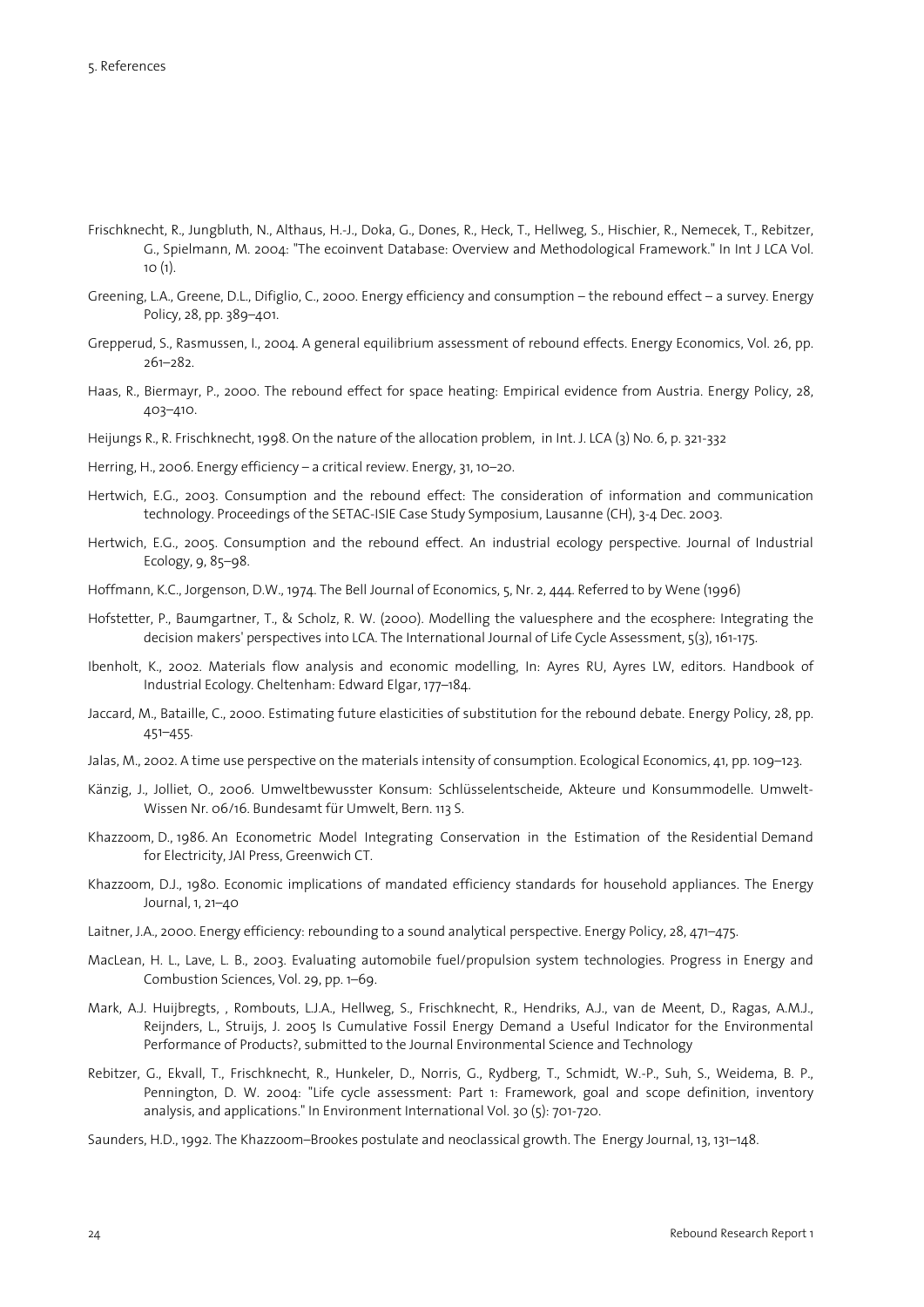- Saunders, H.D., 2000. A view from the macro side: rebound, backfire, and Khazzoom–Brookes. Energy Policy, 28, pp. 439– 449.
- Schipper, L., Grubb, M., 2000. On the rebound? Feedback between energy intensities and energy uses in IEA countries. Energy Policy, 28, pp. 367–388.
- Schipper, L., Unander, F., Murtishaw, S., Ting, M., 2001. Indicators of energy use and carbon emissions: Explaining the Energy Economy Link. Annual Review Energy Environ., 26, pp. 49–81.
- Sorrel S., 2007. The Rebound Effect an assessment of the evidence for economy-wide energy savings from improved energy efficiency: UKERC (UK Energy Research Centre).
- Spielmann M., de Haan P., Scholz R.W., 2008. Environmental Rebound Effects of High-Speed Transport Technologies: A case study of climate change rebound effects of a future underground maglev train system. J. Cleaner Production, Vol. 16, 1388–1398.
- Wene, C.O., 1996. Energy-Economy analysis: linking the macroeconomic and systems engineering approaches. Energy, 21, Nr. 9, 809–824.